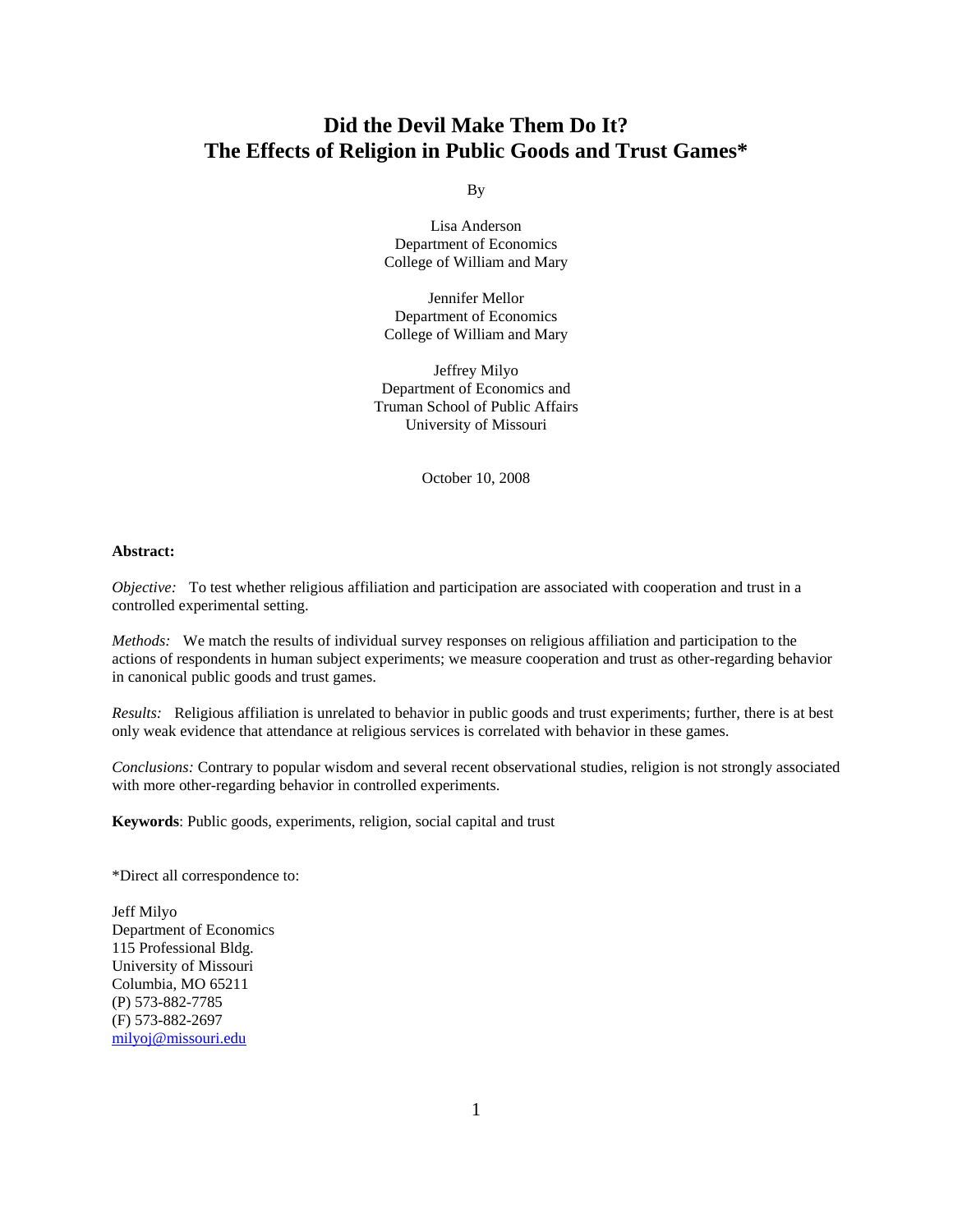# **Did the Devil Make Them Do It? The Effects of Religion in Public Goods and Trust Games**

*"...God loves a cheerful giver."* – 2 Corinthians 9:7 (New International Version)

## **1. Introduction**

Social scientists have long considered religion to be an important determinant of individual behavior and economic outcomes (e.g., Weber 1930). For example, at the individual level, religious adherence is associated with improved mental and physical health, marital stability, reduced incidences of criminal and delinquent activity, and lower rates of alcohol and drug abuse (Iannacone 1998). Looking across countries, Barro and McCleary (2003) find that the prevalence of certain religions and religious beliefs (e.g., the afterlife) within a country is related to economic growth. In short, religion and religiosity are associated with a variety of positive individual and social indicators. But why is this so?

One explanation for this empirical regularity is that religion may be a key component of social capital (Putnam 2000).<sup>1</sup> For example, anthropologists have argued collective rituals may promote cooperation and cohesiveness (e.g., Ruffle and Sosis 2007); further, in a multinational survey, Guiso et al. (2003) find that religious affiliation and participation are associated with attitudes that are more favorable toward cooperation. In addition, survey evidence from the U.S. demonstrates that religious participation is strongly correlated with both charitable giving and volunteering (Putnam 2000, and Brooks 2003 and 2005). Of course, the existence of an association between religious adherence and increased cooperative behavior is not entirely surprising, given that all major religions exhort their followers (to some degree or another) to show compassion and generosity toward others.<sup>2</sup> In this sense, religious faith may be considered a source of "warm glow" feelings or "social preferences" that induces individuals to engage in unselfish but socially beneficial behavior (Andreoni 1993, Fehr and Fischbacher 2002 and

 $\frac{1}{1}$ <sup>1</sup>Social capital has in turn linked to all manner of salutary outcomes, from greater economic growth to reduced political corruption, and from reduced mortality rates and to decreased abdominal weight gain; for a review and discussion of the (perhaps overhyped) consequences of social capital, see Mellor and Milyo (2005).

 ${}^{2}$ Eckel and Grossman (2004) elaborate on this point; for a contemporary example of such exhortations, see Wallis (2005), who argues that Christian values should lead the faithful to support generous entitlements and redistributive policies.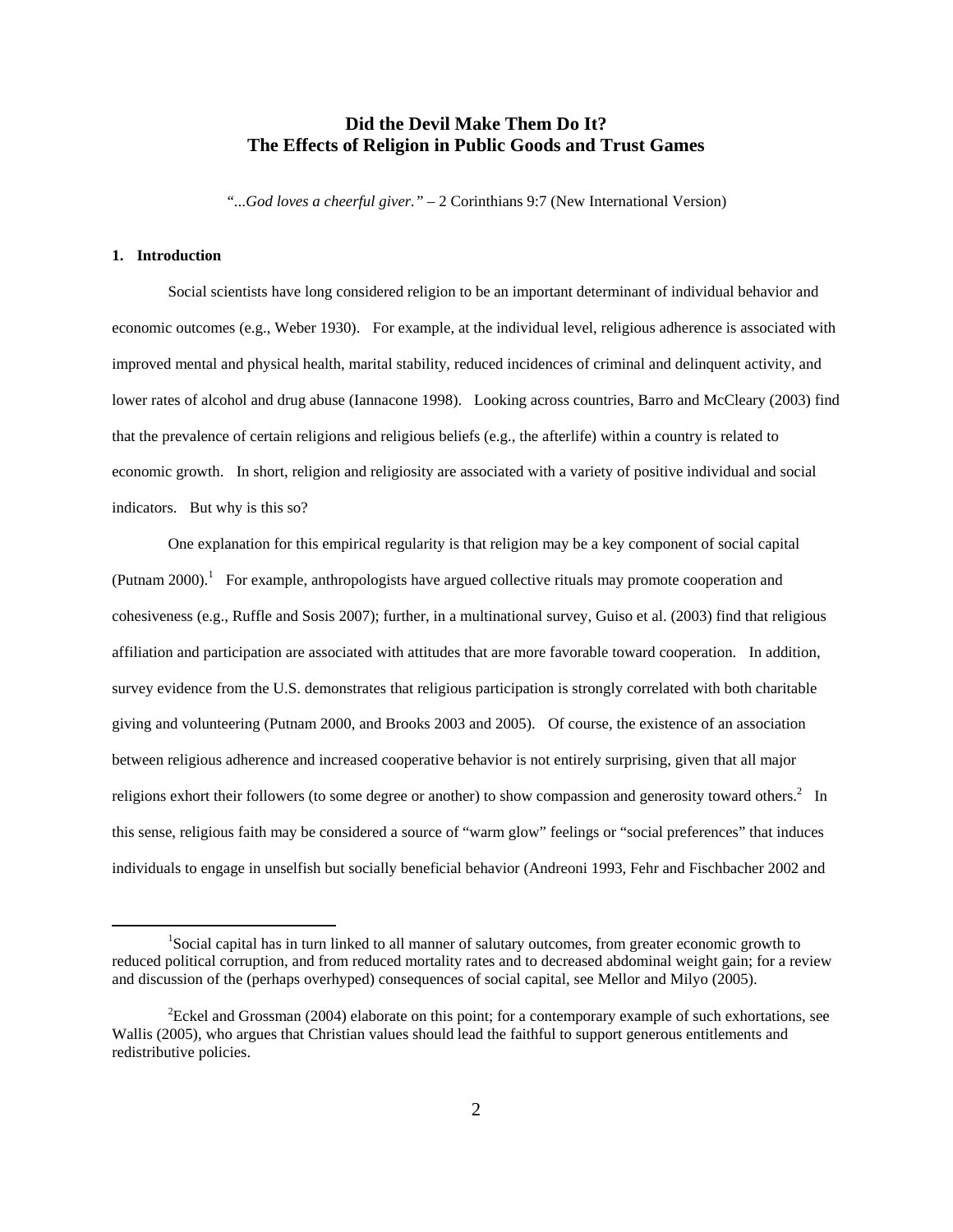Charness and Rabin 2002). In fact, Orbell et al. (1992) confirm what they term a "folk sociology" belief that religious individuals are in general more cooperative by surveying human subject participants in a prisoners' dilemma experiment; they report a widespread belief among all subjects that religious partners would be more likely to cooperate in the prisoners' dilemma experiment.

It is tempting to infer from this empirical literature that religious individuals have more other-regarding preferences; however, Iannaccone (1998) cautions these observational studies may suffer from omitted variable or selection biases that generate spurious associations between religion and cooperation. For example, consider recent studies of survey data by Brooks (2003) and Schwadel (2005) which demonstrate that both religious affiliation and the intensity of religious participation are associated with increased voluntary contributions to charitable causes, even after controlling for income and other demographic attributes.<sup>3</sup> Such evidence does not necessarily indicate that religious individuals have systematically different preferences toward giving than non-religious individuals. Instead, it may simply be the case that some people find themselves in social environments that are more rewarding of or conducive to other-directed behavior, which induces them to give more of both their money (to charity) and their time (to religious participation). Therefore, it is possible that religious people do not have different preferences so much as they have different circumstances. In that case, unobservable differences in social environment or circumstances confound the association between religion and charitable giving.

 Of course, it is by no means self-evident that religion and religiosity should have only positive consequences for social interactions. First, and perhaps most obviously, religious differences within and across societies have historically been the source of much discord.<sup>4</sup> Second, some surveys demonstrate that religious adherence is also associated with racist, sexist, and vengeful attitudes (Guiso et al. 2003 and Greer et al. 2005). Finally, survey evidence on religion and generalized social trust is more mixed than that for giving. While raw

 <sup>3</sup> <sup>3</sup>Although this same survey evidence also suggests that religious adherents (especially Protestants) give less to secular causes; consistent with this, Eckel and Grossman (2003 and 2005) find that religious and nonreligious participants in laboratory experiments do not behave differently when given the opportunity to make charitable contributions to secular causes.

<sup>&</sup>lt;sup>4</sup>In addition, several recent studies find that population heterogeneity in ethnicity, income or race is associated with less support for public good provision (Alesina et al. 1999), reduced trust in others (Alesina and La Ferrara 2002) and lower rates of voluntary participation in membership organizations (Alesina and La Ferrara 2000). Although none of these studies tests the consequences of religious heterogeneity, it is not unreasonable to

conjecture that religious differences may well have similar effects as other sources of population heterogeneity.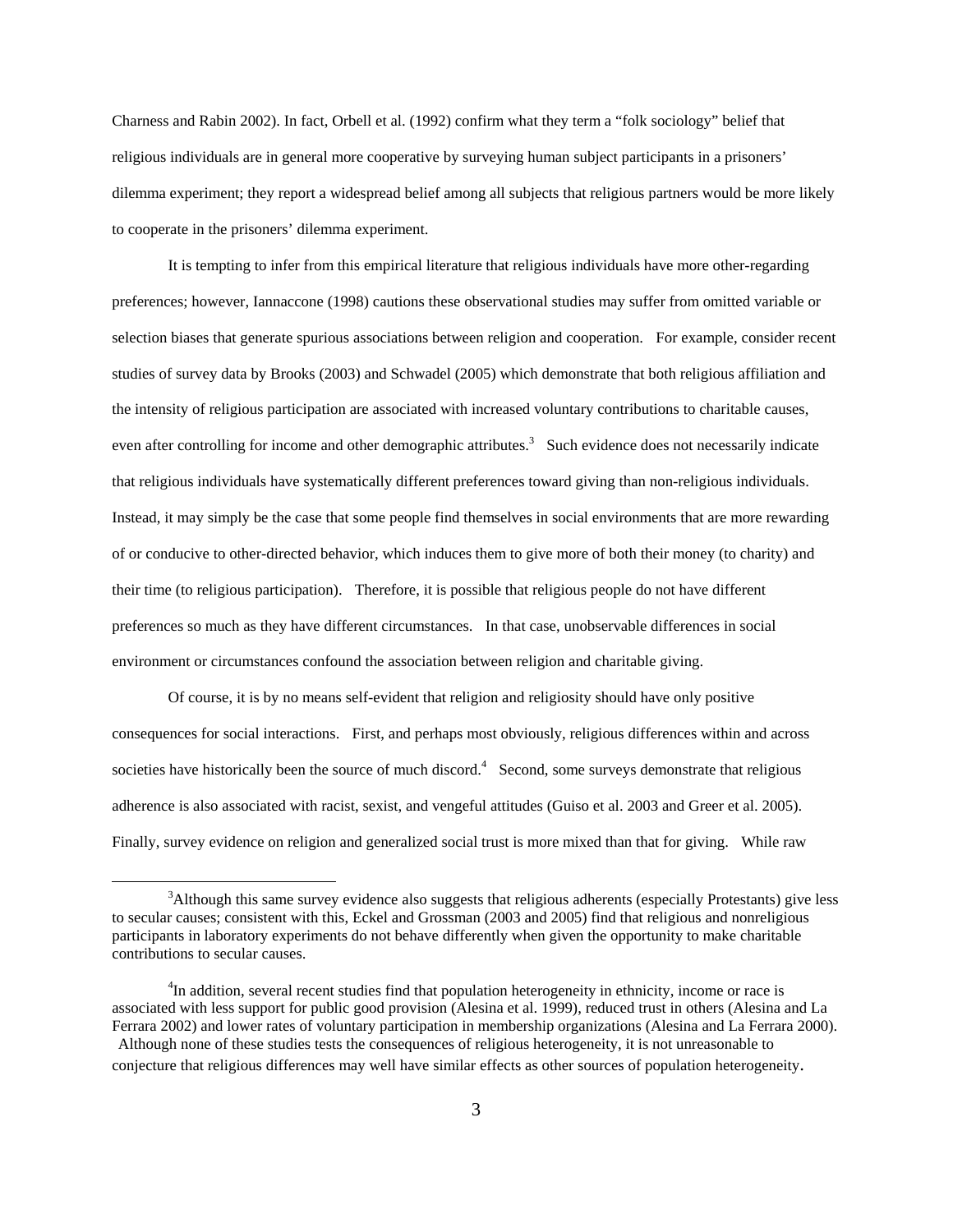correlations suggest that religious adherents in the U.S. are much more trusting than others,<sup>5</sup> Welch et al. (2004) find the opposite after controlling for income, education and other demographic characteristics. Also, some authors have argued that Catholicism in particular may reduce social trust (La Porte et al. 1997, Inglehart 1999, and Putnam 1993). On the other hand, Guiso et al. (2003) find that religious affiliation and participation among all Christians is associated with increased generalized social trust (albeit more so for Protestants than Catholics).6

Aside from these caveats, it is not inconceivable that religious individuals are indeed "different" in their preferences or beliefs in others in a way that makes them more cooperative, generous or trusting. First, it may be that people who are "hard-wired" with more other-regarding preferences are more likely to join religious groups; or exposure to religious teaching may serve to remind and train people to be more other-regarding. Finally, a sincere belief in the after-life may well fundamentally alter how religious individuals perceive the payoffs to social interactions.

Putting all of this into the context of an indefinitely repeated prisoners' dilemma, we seek to answer whether the religious individuals cooperate or trust more than others when the "social environment" is controlled across religious and non-religious individuals. The answer to this question speaks to whether religion alters the way in which people perceive the benefits and costs of social interactions, as opposed to religious people either finding themselves or sorting themselves into circumstances that are more conducive to cooperation and trust. To answer this question, we control the "social environment" of religious and non-religious people by means of human-subject experiments.

In adopting this approach to investigate whether religion influences behavior we join a limited but growing experimental literature on the behavioral consequences of religion (Eckel and Grossman 2003, 2004; Ruffle and Sosis 2007; and Johansson-Stenman et al 2005). Specifically, we examine whether religious affiliation and participation are associated with individual actions in two familiar experimental settings: a public goods game and a

 $\frac{1}{5}$ <sup>5</sup> Our calculations from the combined 1972-2002 General Social Survey indicate that individuals who self-identify some religious affiliation (versus none) are 66% more likely to agree that "most people can be trusted" (*p*<.01); these survey-based definitions of both "religious affiliation" and "social trust" are commonplace in the literature.

<sup>&</sup>lt;sup>6</sup>Also, see Goldin and Katz (1999) and Glaeser et al. (2000) on the association between Lutheranism and trust, as well as Arrunda (2004) on differences in trust between Catholics and Protestants.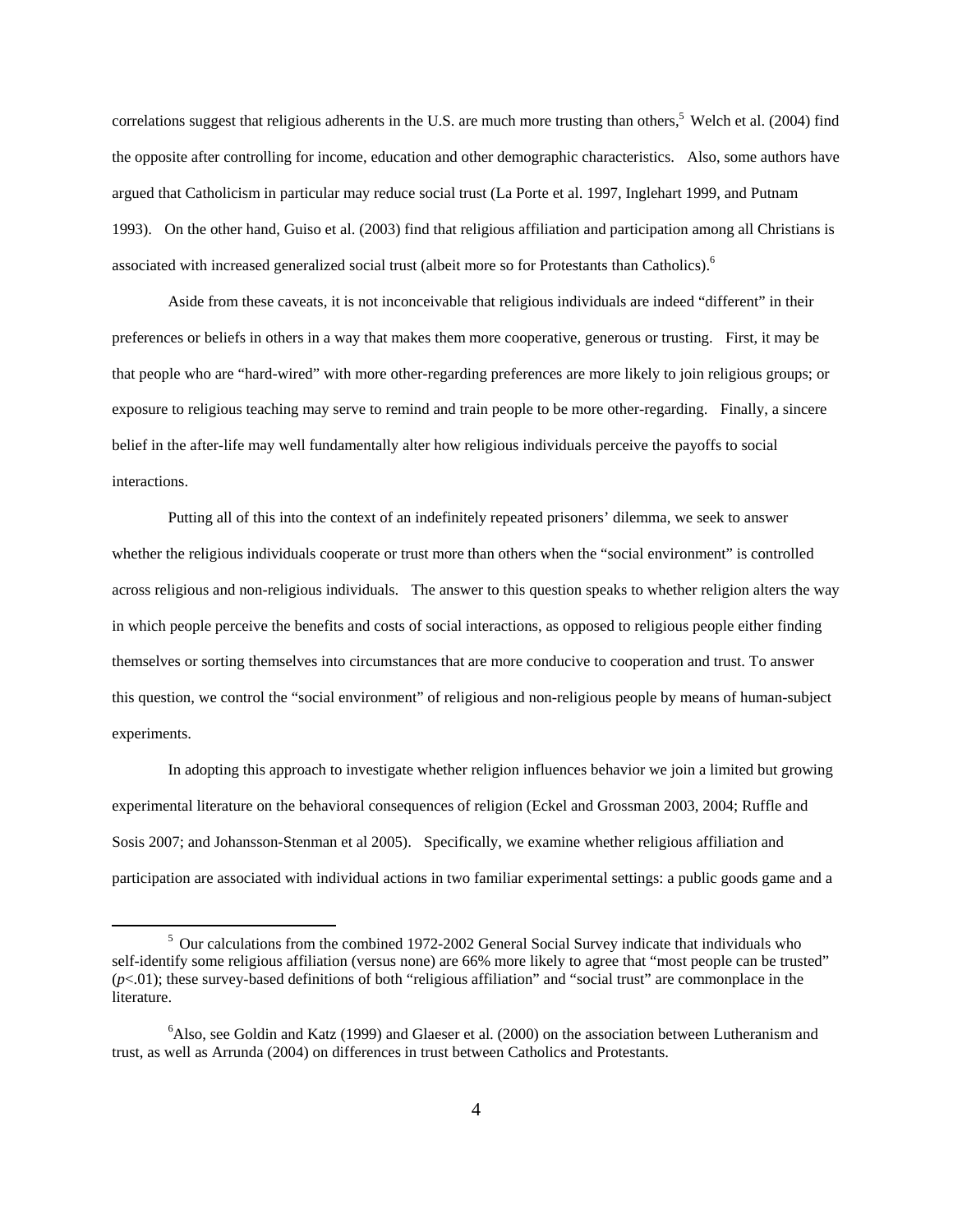bilateral trust game. In the first set of experiments, we test whether religious adherents are more likely to contribute to a group account when such actions are contrary to self-interest. In the latter set of experiments, we test whether religious adherents choose to trust strangers or to behave in a trustworthy fashion, despite monetary incentives to the contrary.

In the next section, we review the nascent literature on the effects of religion and religiosity in experiments. We then describe our experimental and survey design, and present our findings. We conclude with a discussion of these findings and suggestions for future research.

#### **2. Religion in Laboratory Experiments**

Several investigators have examined the effects of culture, or even social capital, on individual behavior in laboratory experiments (e.g., Oosterbeek et al. 2004, and Anderson, Mellor and Milyo 2004), but relatively little attention has been paid to religion as a determinant of subjects' behavior. In fact, only four previous studies (all using non-American subjects) have examined the effect of religion in either a canonical public goods game or trust game;<sup>7</sup> we review each of these below.

Fehr et al. (2003) examines how a wide range of socio-demographic characteristics among German experimental subjects relates to behavior in a classic bilateral trust game; in particular, they observe that Catholics are much more trusting in these experiments. However, religion is not the focus of their study, so the authors do not explore further the effects of attendance at services. Tan and Vogel (forthcoming) also study German subjects in trust games, where the "trustors" (i.e., first-movers) are provided with information on the religiosity of the "trustee' (i.e., second movers). Interestingly, they find that amounts sent by trustors to trustees are positively and significantly associated with the latter's degree of religiosity; this behavior is consistent with the existence of the "folk sociology" belief that religious individuals are more cooperative, generous, and trusting (Orbel et al. 1992).

Ruffle and Sosis (2007) posit that individuals engage in costly religious rituals as a means to promote trust and cooperation among members of the religious sect (i.e., "in-group" cooperation). These authors recruited subjects from both secular and religious Israeli kibbutzim and then conducted several two-person common pool experiments. Overall, Orthodox males who go to synagogue daily make significantly smaller claims on the

 $\frac{1}{7}$ The classic public goods game experiment is described in Marwell and Ames (1979), while the "investment" experiment described in Berg et al.. (1995) has become the standard model for bilateral trust games.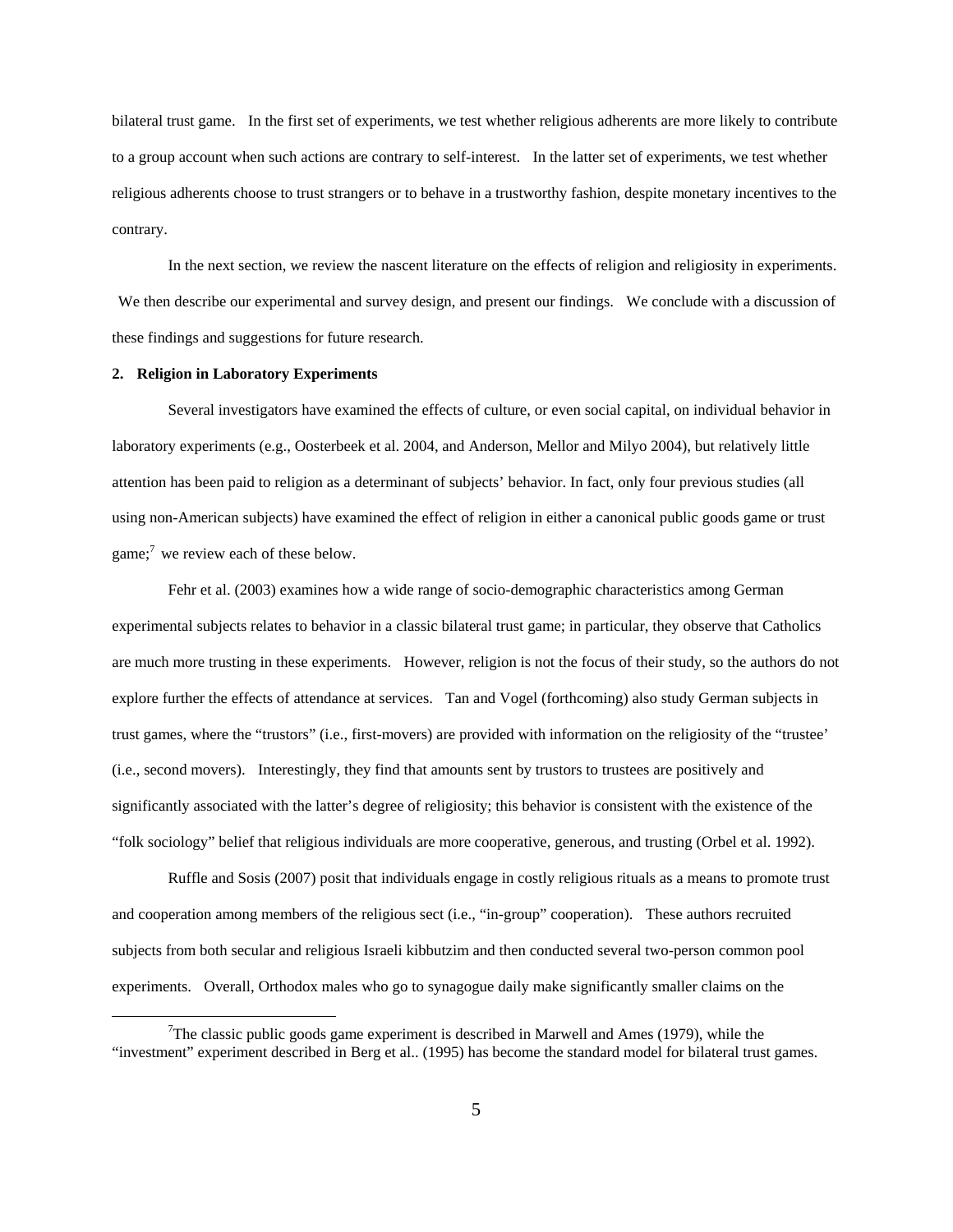common pool than either Orthodox females or non-Orthodox subjects. Because women do not play as prominent a role in Orthodox rituals as males, Ruffle and Sosis interpret their findings as evidence that religious ritual does facilitate in-group cooperation. However, these results are also consistent with the claim that religiosity itself is associated with less selfish behavior. This is because the subjects in this experiment did not know the identity of their partners, so could not know whether they were cooperating within group or not.

The notion that religion fosters different behavior within group versus without also motivates the fourth study, Johansson-Stenman et al. (2005). These authors conduct two-person trust games using Hindu and Muslim subjects from rural Bangladesh. Neither Hindus nor Muslims exhibit preferential treatment to partners from their own group. However, this study does not explore differences in trust between religious and nonreligious subjects.

Aside from these four studies, there are a few studies that explore the effects of religion on other-regarding behavior in familiar experimental settings. Orbel et al. (1992) appear to be the first investigators to explicitly examine the behavior of religious versus non-religious subjects in a human subject experiment; they find that religion has no effect on contributions in a multi-person prisoners' dilemma, although religious attendance among Mormons was correlated with cooperative behavior (half of the experiments in this study were conducted in Logan, Utah).

Eckel and Grossman (2003 and 2004) conduct several dictator games in which subjects unilaterally choose whether to give money to one of several listed secular charities. Eckel and Grossman find no significant difference in the propensity to make contributions between subjects who do or do not attend religious services regularly, although religious subjects are significantly more responsive when these donations to secular groups are subsidized. Tan (2006) also explores the effects of religion and specific religious beliefs (e.g., belief in God, belief in an afterlife, etc.) on German subjects behavior in dictator and ultimatum games; overall he concludes that religion has no effect on other-regarding behavior.

In short, what little is known about how religion influences behavior in common experimental games is somewhat mixed. Further, no previous studies on religion and cooperation and trust have utilized American subjects in conventional public goods and trust games; in contrast, much of the empirical evidence discussed in the previous section is from American survey data. We examine how religious affiliation and attendance influences behavior among American experimental subjects in these canonical public goods and trust games.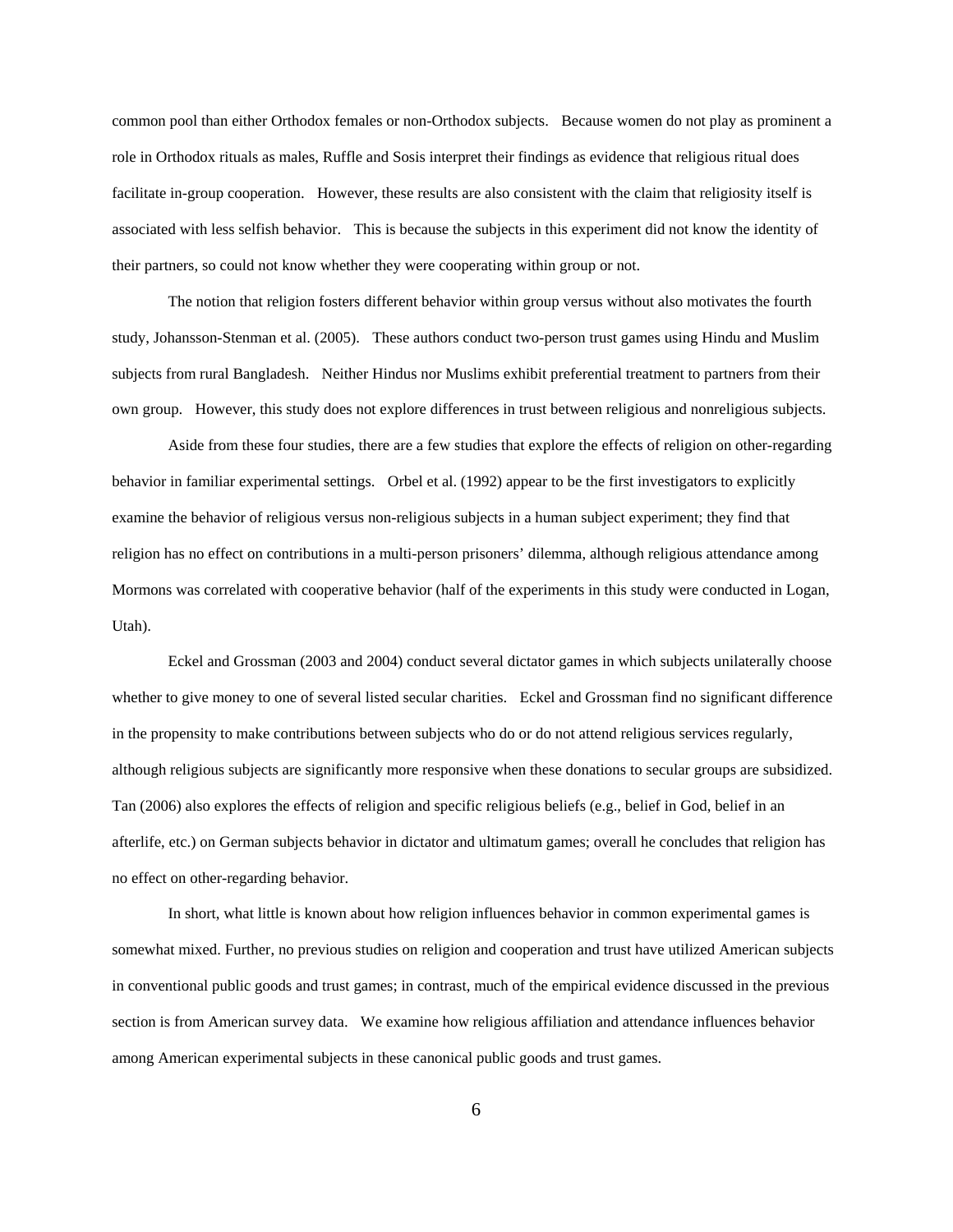Finally, while the question of whether religious affiliation and participation are associated with contributions and trust is interesting in itself, this study also takes a step toward addressing potential concerns about the irreligious nature of the pool of subjects typically employed in economic experiments (i.e., college students). While many economists have previously been concerned about the composition of subject pools with regard to disproportionate exposure to economics instruction (e.g., Frey and Meier 2003 and 2005) or even liberal political ideology (Anderson, Mellor and Milyo 2005a), much less is known about the importance of religion and religiosity in determining laboratory behavior in public goods or trust games.

#### **3. Study Design**

In two previous studies, we generated data on voluntary contributions in a public goods experiment (Anderson, Mellor and Milyo 2008) and on trusting and trustworthy behavior in a bilateral trust experiment (Anderson, Mellor and Milyo 2006). These experiments shared in common many features, but most importantly identical surveys were administered to subjects in both sets experiments. The survey was composed of 42 questions on demographic characteristics, social and political attitudes, religious affiliation, and participation in religious services. In this study we analyze the data from these experiments in conjunction with the survey responses on religion.

The relevant survey questions for this study asked subjects to self-identify as Catholic, Protestant, Jewish, Muslim, some other religion, or no religion. $\delta$  In addition, we asked subjects how many times in a typical month they participated in organized religious services. These questions are similar to those included in major opinion surveys, and so are consistent with how much of the previous social science literature measures both religion and religiosity.

We recruited 144 subjects from undergraduate classes at the College of William and Mary; each subject participated in the survey and *either* a public goods experiment or a trust experiment. The experimental sessions were conducted with groups of eight subjects; games were repeated for 30 rounds and feedback about others' decisions was provided at the end of each round. At the completion of each session, we randomly selected one round for the purpose of determining subjects' payments. In the public goods sessions, subjects earned an average of

 $\frac{1}{8}$  ${}^{8}$ Because of the small number of subjects identifying themselves as either Jewish, Muslin or some other religion, we elected to pool these three responses into one category in our subsequent empirical analysis.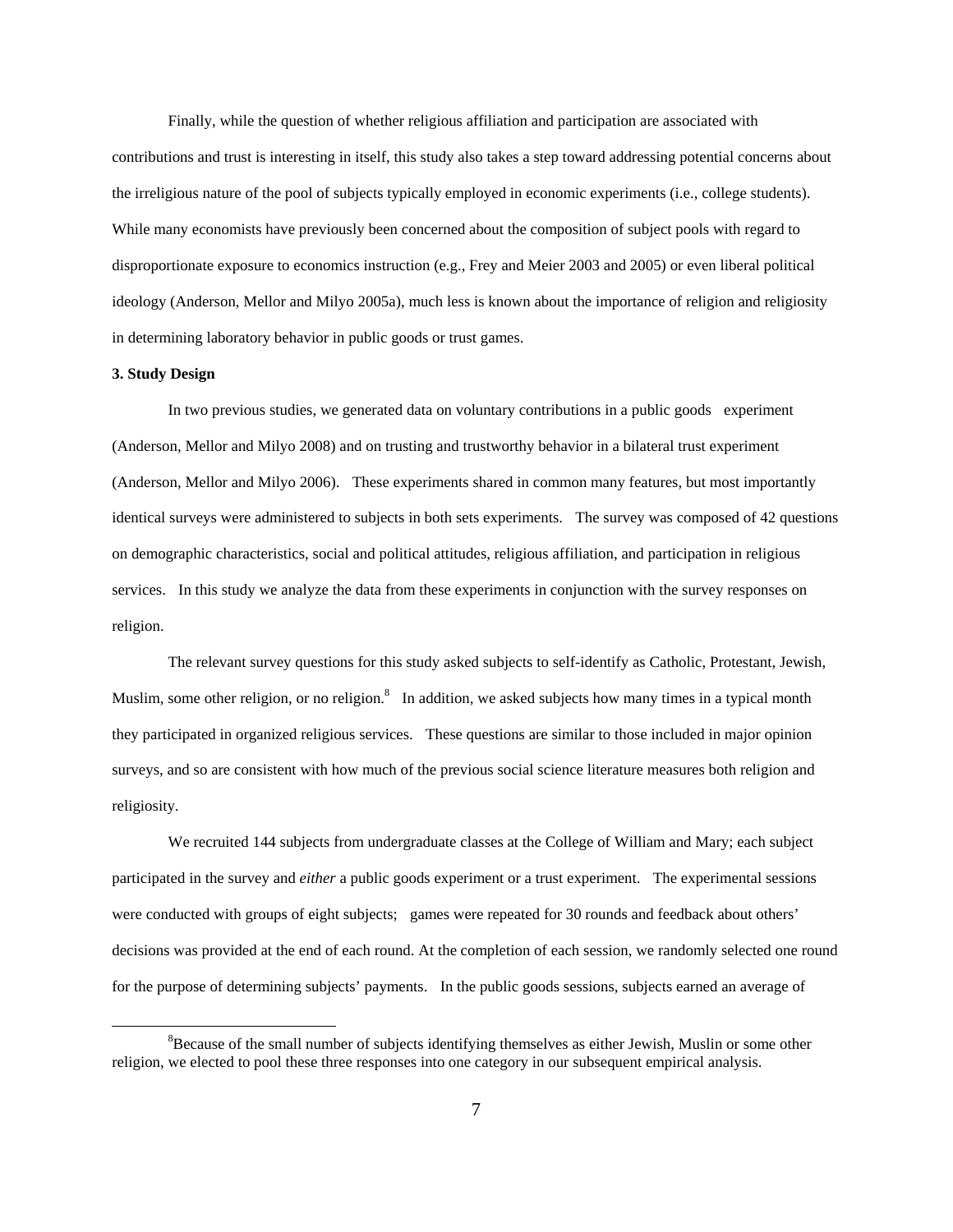\$19.57; in the trust sessions, earnings averaged \$22.21. We administered the survey at the conclusion of the experiment, while subjects waited for their earnings to be calculated and distributed.<sup>9</sup>

The public goods experiment follows the design introduced by Marwell and Ames (1979). Each person in a group of eight was given ten tokens to divide between a private account and a group account (i.e., the public good).

 The private account earned a return of \$1 to the individual, while each token contributed to the group account earned \$0.25 for all eight members of the group. Consequently, it is individually rational to contribute all tokens in the private account (since  $$1 > $0.25$ ), but socially inefficient to do so (since  $8*§0.25 = $2 > $1$ ).

We also conducted 12 sessions of Berg, Dickhaut and McCabe's (1995) investment game (a.k.a., the trust game). In this bilateral trust experiment, all subjects were endowed with \$10, and then randomly paired off, with half of the subjects designated as first movers, and their partners designated as second movers. Within each pair, the first mover had the chance to pass some, all or none of their endowment to his anonymous partner. Any money passed was then tripled before being received by the second mover. Finally, the second mover was allowed to return to the first mover some, all or none of the money received. At the conclusion of each round of paired play, subjects were randomly re-assigned new partners (although the subjects remained in the role of first or second mover throughout the experiment). Consequently, it is straightforward to show using backward induction that the Nash equilibrium for this game is that no money will be passed in the first stage (since second movers have no incentive to return money in the second stage). $^{10}$ 

The public goods and trust experiments share one other important feature; in some sessions of both experiments, we varied the fixed show-up payment given to subjects. This was done in order to induce heterogeneity among the subjects in these sessions; elsewhere, we analyze the effects of this induced inequality on contributions and trust (Anderson, Mellor and Milyo 2008 and 2006). The basic experimental design employed in both the public goods and trust experiments is described in Table 1. Each session was divided into three blocks of ten rounds. Each block represented a different distribution of fixed show-up payments, although the average fixed

 $\frac{1}{\sqrt{9}}$  ${}^{9}$ It is possible that survey responses are influenced by subjects' experiences in the experimental sessions; however, we know of no previous study that tests for the presence of order effects in the timing of the survey and experiment.

<sup>&</sup>lt;sup>10</sup>This analysis applies to a one-shot game, but can also be extended to a finitely-repeated game with a certain endpoint.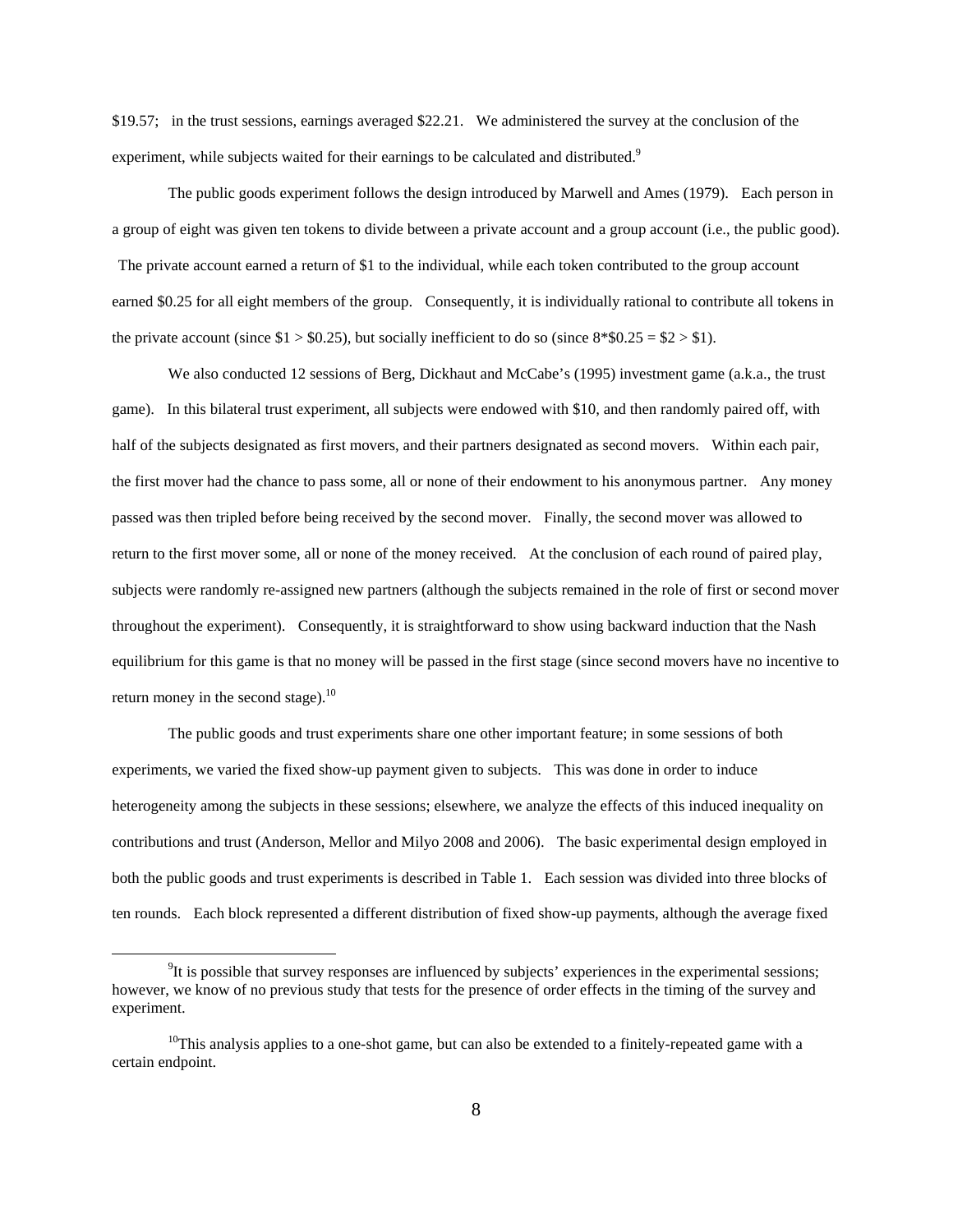payment was \$7.50 in each block.<sup>11</sup> Because of this aspect of the experiments, our subsequent regression analysis will control for the amount of the fixed payment received by each subject; in addition, we also test whether religion and religiosity have different effects in the sessions with induced inequality, versus the control sessions (in which all subjects were given the same show-up payment).

The variation in fixed payments to subjects is not purely accidental; this feature of the experiments allows us to test whether the association between religion and either public goods contributions or trust is conditioned on the artificially egalitarian environment of the experimental lab. A frequent concern with examining the effects of any sort of social conditioning on behavior in experiments is the possible influence of the laboratory setting itself. For example, religious teachings typically emphasize compassion to the less fortunate (e.g., the Parable of the Good Samaritan); for this reason, the potential influence of religion on behavior may not be manifest in a strictly egalitarian environment. Of course, financial constraints prohibit us from being able to make substantively large changes to subjects' wealth; nevertheless, the induced heterogeneity employed here has been shown to influence subjects' behavior (see especially, Anderson, Mellor and Milyo 2008).

## **4. Results**

We first present descriptive statistics and conduct non-parametric tests on the average play of each individual in our study (see Table 2).<sup>12</sup> From the public goods experiment, we report mean values of the number of tokens contributed by subjects to the group account; we consider such contributions to reflect the value subjects place on the welfare of other subjects. From the trust experiments, we report mean amounts sent by first movers, a measure of the level of trust that player has in his or her randomly-matched partner. Finally, we also examine the mean of the "return ratio" (the ratio of amount returned to amount available) among the second movers, which can be interpreted as the trustworthiness of these subjects. For each subject, we calculate the average decision over 30 rounds, and we then average those values over the subjects that participated in that feature of the experiment and

<sup>&</sup>lt;sup>11</sup> It is a standard practice to give subjects a fixed payment for showing up for an experiment. This payment supplements what subjects earn based on their decisions and serves as a lower bound on their compensation for participating in the experiment.

<sup>&</sup>lt;sup>12</sup>Three subjects did not report information on their religious affiliation or participation; these subjects are dropped from our empirical analysis. One of these subjects participated in the public goods experiment, and two participated in the trust experiment (both were second movers).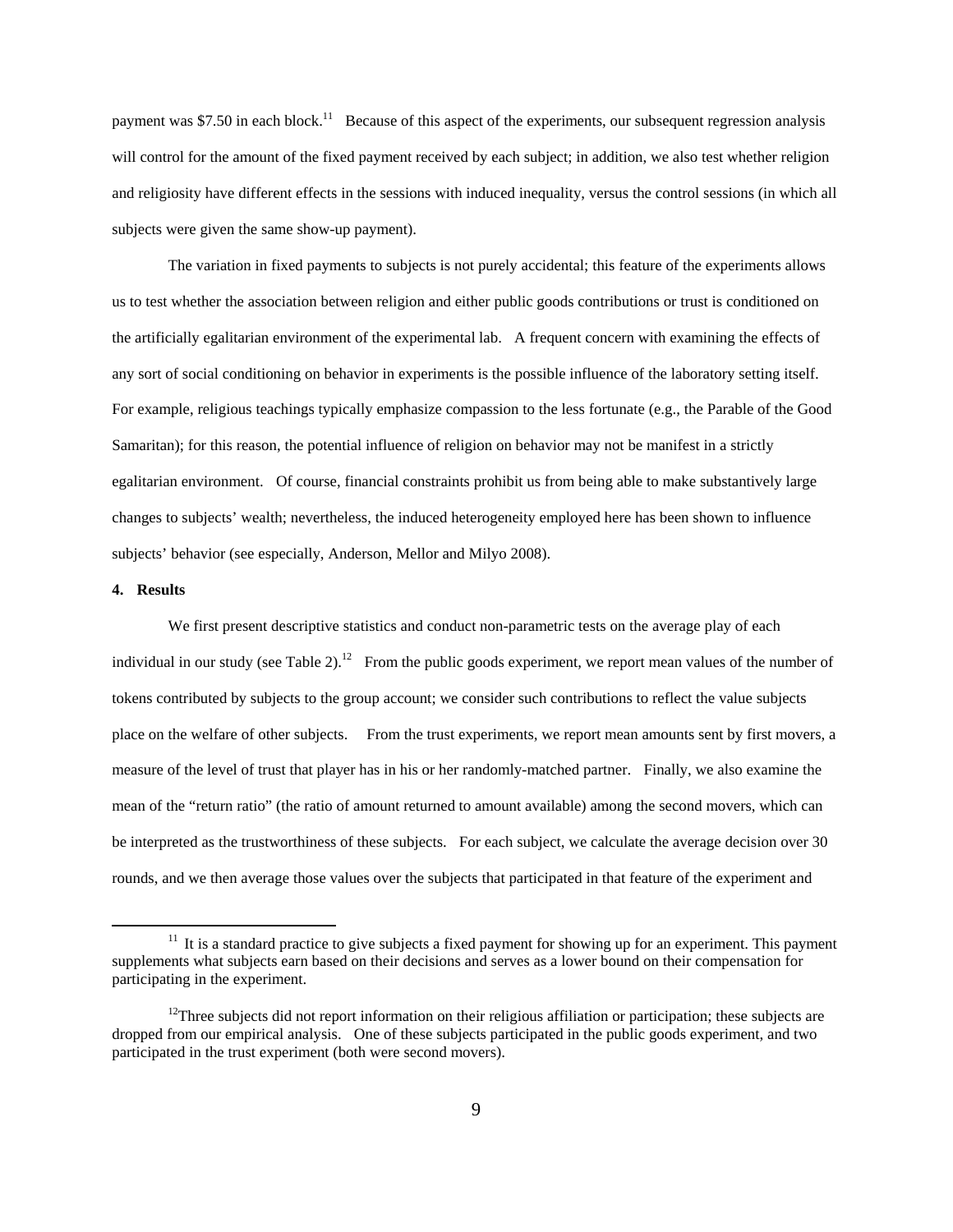provided sufficient responses to the survey. The means for the full sample are reported in Table 2, along with means by the subjects' religious affiliation and participation in religious services.

The most striking finding from Table 2 is the absence of much variation in contributions, amount sent or amount returned by religious affiliation or participation. In fact, Mann-Whitney tests for each subgroup reveal no significant differences in group account contributions for any one group of subjects relative to the remaining subjects; likewise for the amount sent variable and the return ratio variable. Even so, the means listed in Table 2 do suggest some weak patterns in the data. For example, Catholics appear slightly less generous than Protestants, although this is not reflected in the return ratio. Also, there is some evidence of a gradient in voluntary contributions as participation in religious services increases, albeit this is only among subjects identifying a religious affiliation. Individuals reporting infrequent religious attendance actually contribute less than nonreligious individuals.

In contrast to the analysis above, we now conduct multivariate regression analysis of individual decisions as a function of individual characteristics and the experimental design. Because each block is associated with a particular distribution of fixed payments and consists of ten repetitions of the same game, we take as our unit of observation an individual's average actions within each block of ten games. Further, because this leaves us with three potentially non-independent observations per subject, we correct all of our estimated standard errors for clustering at the subject-level.

In Table 3, we report the results of ordinary least squares regressions, where the dependent variable is the average number of tokens contributed by an individual subject per ten-round block. In each case, we control for subject's race, gender, and fixed payment amount; we also include controls for the order of the fixed payment treatment (egalitarian, skewed or symmetric), and whether the specific block was conducted with an unequal distribution or not.<sup>13</sup> Finally, we examine several models that include indicators for any religious affiliation, type of religious affiliation, and self-reported frequency of attendance at religious services; none of these indicators is individually significant.

 $13$ We did not observe any significant differences between the two inequality treatments, so we pool these observations and include only a single indicator variable for ease of exposition in subsequent tables.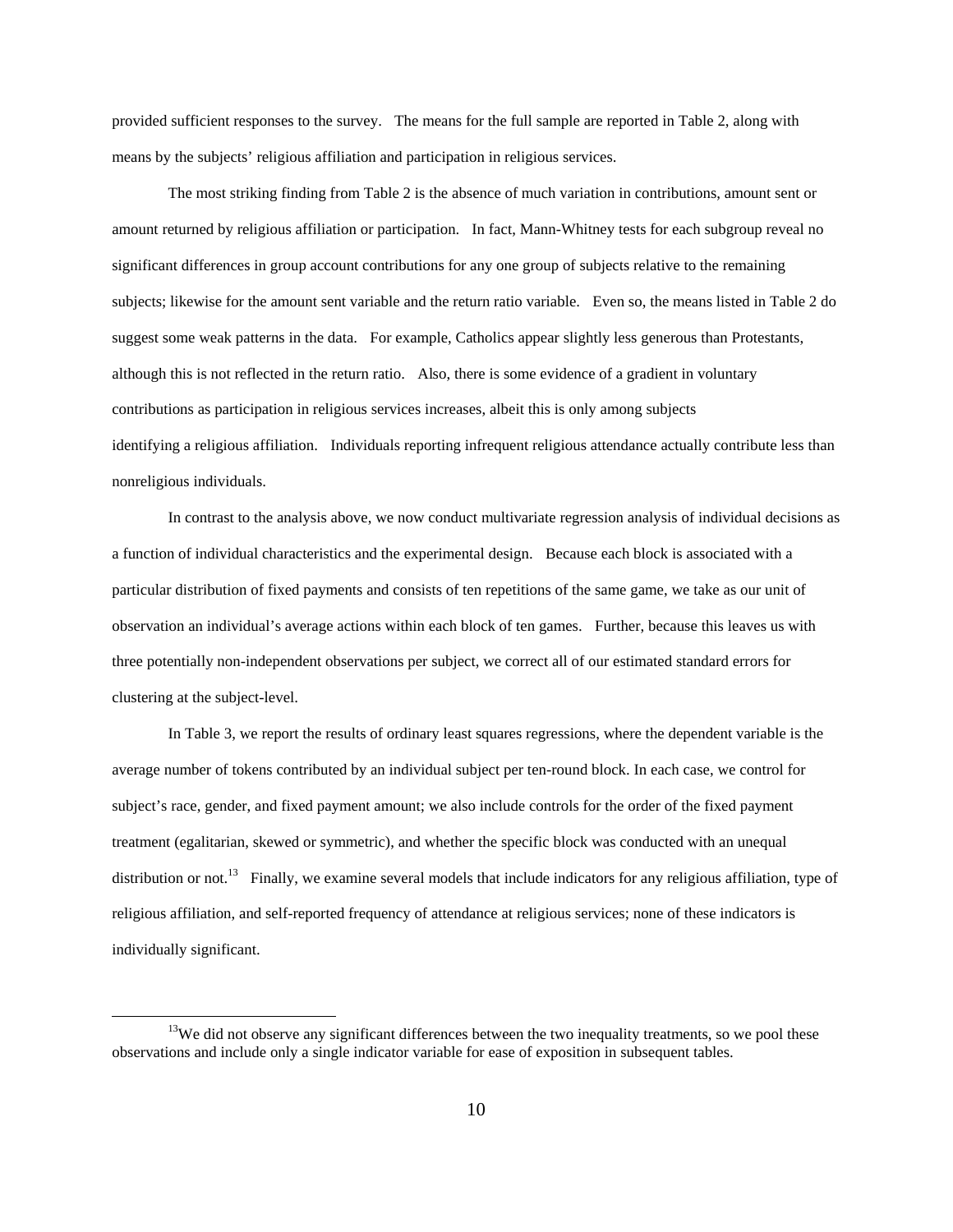In Table 3, the indicators for religion are neither individually nor jointly significant.<sup>14</sup> The estimated coefficient on Protestant affiliation is larger than for other denominations, but all of these estimated coefficients on religious affiliation are quite small relative to the mean contribution to the group account (which is 2.72). The indicators for attendance at religious services are also not individually significant. However, among subjects that attend religious services, we observe some evidence of a gradient in contributions associated with frequency of attendance. Further, the attendance indicators in Models 3 and 4 are jointly significant (at  $p<10$  and  $p<0.5$ , respectively). Using the estimates from Model 4 in Table 3, subjects who do not attend religious services (a group that includes both religious and nonreligious subjects) contribute about 0.8 more tokens than religious subjects that attend religious services once per month. This latter group also contributes about 1.7 fewer tokens than subjects with the highest rates of attendance.

Next, we conduct a similar analysis for the trust experiment. In Table 4, we report the results of identical models, except that the dependent variable is now the average number of tokens sent by the first mover. Once again, the religious affiliation indicators are neither individually nor jointly statistically significant, and there is little difference in behavior between Catholics and Protestants. However, in contrast to voluntary contributions, the estimated effects of religious affiliation are now consistently negative for the amount sent in the trust experiment. Regarding frequency of attendance at services, we no longer observe a gradient associated with attendance among religious subjects, nor are the attendance indicators individually or jointly significant. Nevertheless, it is striking that high-attendance religious subjects send about 2.5 fewer tokens on average compared to nonreligious subjects (see Model 3 in Table 4).

In Table 5, we describe our findings for the return ratio. As with amount sent, religious affiliation has a consistently negative, but insignificant effect; further, Catholics and Protestants behave in a very similar fashion. In addition, as was the case with voluntary contributions, nonreligious subjects return less than high-attenders, but more

 $14By$  pooling observations for individuals within each block of ten rounds, we have adopted a very conservative approach to dealing with the non-independence of multiple observations for each subjects. As an alternative, we have also estimated these models using each round of play as the unit of observation; this method gives us 30 observations per subject, so we also controlled for subject random effects and included indicators for each rounds. This alternative procedure had no substantive effect on our results. Consequently, we are more confident that the absence of a significant effect of religion on voluntary contributions is not an artifact of an overly strict correction for non-independent round-by-round observations.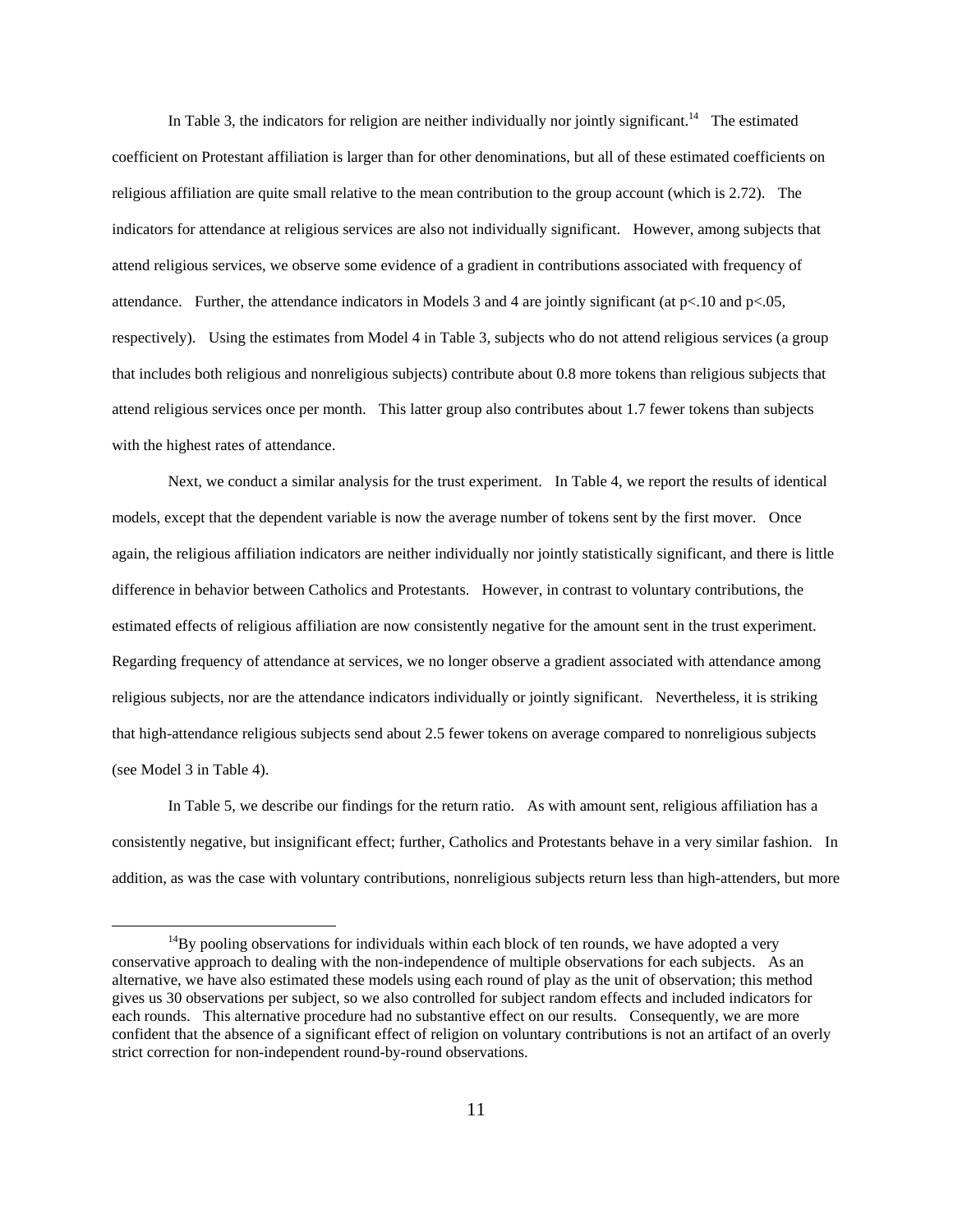than individuals who attend services just once per month. However, the religious attendance indicators are not individually or jointly significant. Nevertheless, there is an interesting contrast between the amount sent and amount returned by subjects who frequently attend religious services: these subjects appear less trusting, but more willing to reciprocate.

Thus far, we have not found overwhelming evidence that either religion or religiosity is meaningfully related to behavior in public goods or trust games. If anything, our findings regarding voluntary contributions and trustworthiness suggest more of a difference among religious subjects based on rates of participation in services, than between religious and nonreligious subjects; however, regarding trust, we observe just the opposite. This is of course subject to the paucity of statistically significant differences, and our earlier caveat regarding the artificially egalitarian environment of the experimental lab.

As a check on whether the laboratory environment itself dampens the effects of religion and religiosity in these experiments, we now examine whether induced heterogeneity (through variation in the fixed show-up payment) reveals any significant differences in behavior. Accordingly, we reconsider the models above, but now interact the religion and attendance variables with an indicator for whether the fixed show-up payments were distributed equally or unequally. In order to streamline the presentation of these interacted results, we now simply distinguish between any religious affiliation and none, and we distinguish only between never attending service (the omitted category), attendance once per month, and attendance more than once per month.

Table 6 contains our results for this analysis of the group account contributions. The estimates from Model 1 demonstrate that the inequality treatment significantly reduces average contributions (as in Anderson, Mellor and Milyo 2004), even when controlling for religion and religiosity of subjects. However, the interacted effects of inequality and religion or religiosity are neither individually nor jointly significant (see Models 2 and 3 in Table 6). Even so, the findings from Models 2 and 3 indicate that once we interact religion and religiosity with the inequality indicator, the effect of inequality itself is mitigated. This suggests that the observed inequality effect in Model 1 is being driven in part by differences in behavior among religious subjects. And counter to our earlier intuition, the interaction of inequality and religion (or religiosity) is negatively associated with contributions. In particular, Model 3 indicates that low-attending subjects contribute about 0.6 fewer tokens in the inequality treatment; further, the attendance indicators in Model 3 are jointly significant  $(p<.05)$ .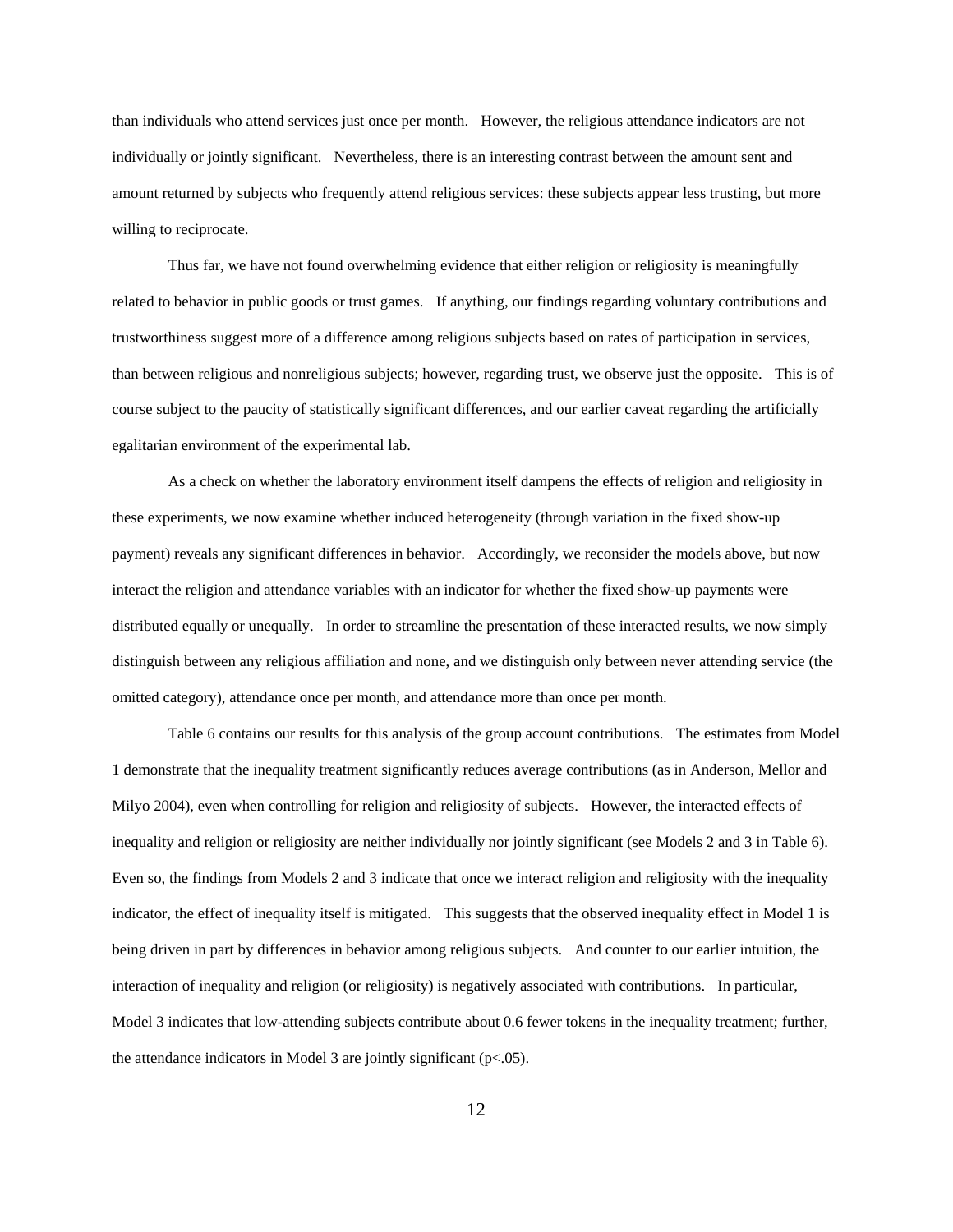We also find evidence that both trusting and trustworthy behaviors are sensitive to the inequality treatment by religiosity. For tokens sent by the first movers (Table 7), we find only one significant effect of inequality: more frequent attendance is associated with significantly fewer tokens sent in the inequality treatment (see Model 3 in Table 7). The observed effect is also substantively large, as it is approximately 25% of the mean amount of tokens sent. Finally, in Table 8, we examine the return ratio, which we characterize as trustworthy behavior. As before, we observe only one significant interaction, but this time it is for occasional attendance and inequality (see Model 3 in Table 8). In addition, the estimated coefficient for this interaction is also large; occasional attenders in the inequality treatment return about 33% more tokens than the mean return ratio. High attenders also return a higher fraction in the inequality treatment, but this interaction is not significant. Nevertheless, we cannot reject the null hypothesis that these two attendance interactions have the same coefficient  $(p>0.30)$ . Therefore, in the trust games we observe religious attendance having opposite effects on trust and trustworthiness within the inequality treatment.

### **5. Conclusion**

We find that self-identified religious affiliation is unrelated to behavior in either the public goods or trust games. However, religiosity, measured by attendance at services, shows some weak association with behavior in both games. This suggests that future experimental research on the importance of religion might benefit from employing a combination of measures of religion, including religious affiliation (as in Fehr et al. 2003), participation in religious services (as in Eckel and Grossman 2004) and adherence to specific religious beliefs (as in Tan 2006).

Overall, the experimental and survey evidence presented here provides at best mixed support for the claim that religiosity makes an individual more other-regarding. Among subjects attending religious services, voluntary contributions in the public goods game increased with frequency of attendance. In the trust games, religiosity was unrelated to behavior, except in the inequality treatment. However, within the inequality treatment, individuals with the highest attendance rates at religious services were both less trusting and more trustworthy. This sensitivity to induced inequality reinforces our concerns that the behavioral effects of religion and religiosity may be mitigated by the otherwise artificially egalitarian laboratory environment.

It is also worth noting that the role of the second-mover in the trust experiment is similar to that of a subject in a dictator game. However, Eckel and Grossman (2004) found religious participation to be unrelated to behavior in the dictator game; this contrasts somewhat with our findings on religiosity and "trustworthiness." We conjecture that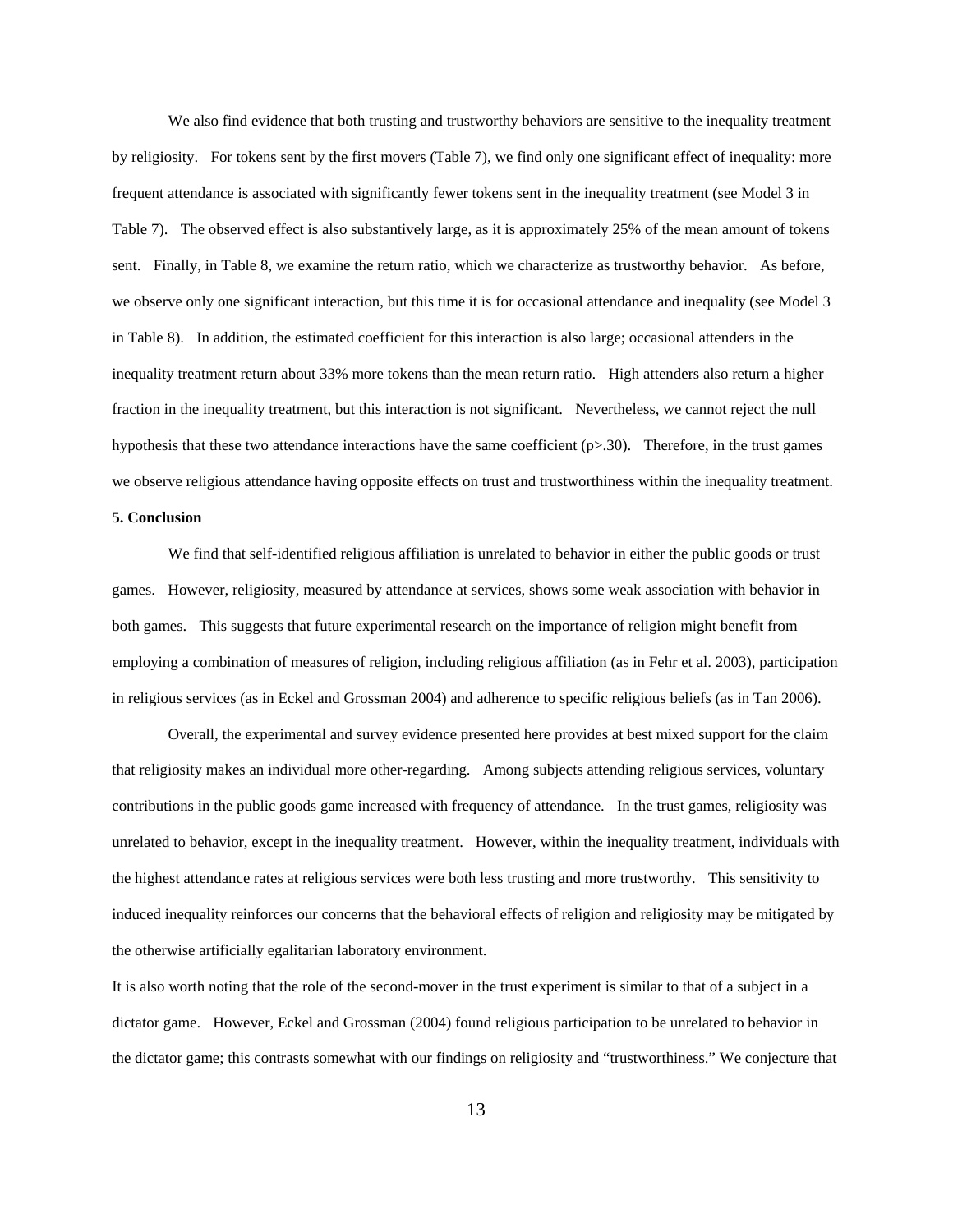the contextual differences in the second-mover's role in the trust game (i.e. responding to the first mover) may be responsible for the observed differences in behavior compared to dictators in Eckel and Grossman's experiment (also, recall that the receiver in their experiments was a secular charity). Consequently, future experimental work on the importance of religion may need to incorporate framing, induced inequality or some other procedure (perhaps participation by older subjects) for the potential effects of religion and religiosity to be made manifest.

Another aspect of the bilateral trust experiment is that trusting behavior by first movers is different from reciprocation by second movers (i.e., "trustworthiness"). For example, we observe this in the differential effects of religiosity in the inequality treatment. Elsewhere, Glaeser et al. (2000) report that survey-based measures of trust are poor predictors of trusting behavior in an experiment, but do predict trustworthiness. Consequently, the seemingly contradictory effects of religiosity in trust games with induced inequality (i.e., reduced trust, but increased reciprocity) is not so surprising. This weak but differential effect of religiosity on trust and reciprocity, which is less consistent with the maxim "do onto others," than "an eye for an eye," may warrant further investigation.

Finally, we note that while observational studies often find that religion is associated with more cooperative, generous and trusting behavior; in the abstract laboratory setting religion appears to have less effect on behavior. Why do religious individuals become more egoistic in the controlled environment? Perhaps the Devil made them do it; however, we posit that the differences in observed behavior and outcomes between religious and nonreligious people may have more to do with differences in unobserved confounders, such as social environment or circumstances, than differences in preferences. Once religious subjects are placed into a controlled environment like an experimental game, their behavior appears to be not consistently or dramatically more other-regarding than that of nonreligious persons. This finding also echoes that in Anderson et al. (2005) in which we observe that liberal political ideology, often popularly associated with other-regarding preferences, also has little effect on individual behavior in public goods or trust games.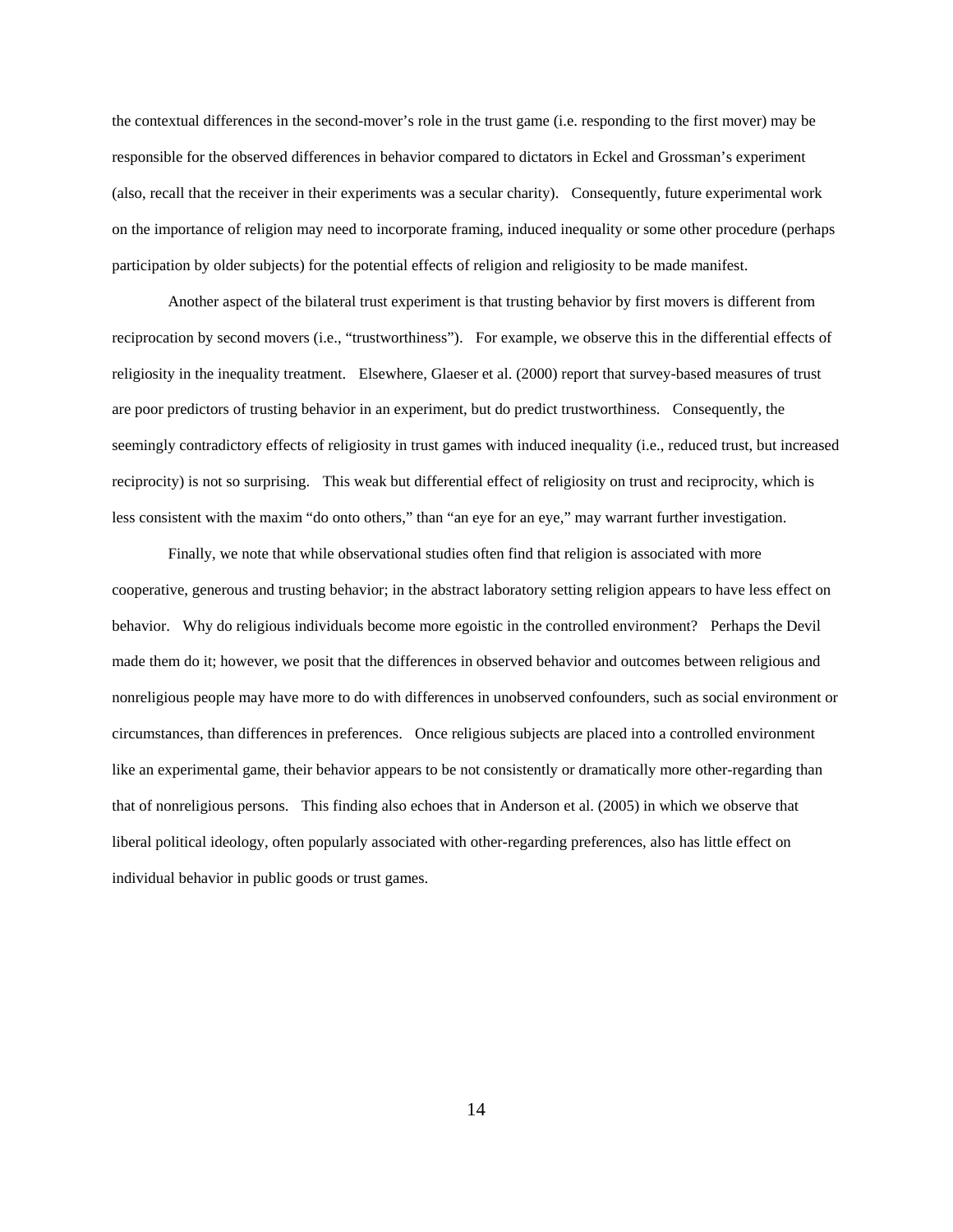#### **References**

Alesina, Alberto, Reza Baqir and William Easterly. 1999. "Public Goods and Ethnic Divisions." *Quarterly Journal of Economics*, 114 (4): 1243-1284.

Alesina, Alberto and Elianna La Ferrara. 2002. "Who Trusts Others?" *Journal of Public Economics*, 85(2): 07-34.

Alesina, Alberto and Eliana La Ferrara.. 2000. "Participation in Heterogeneous Communities." *Quarterly Journal of Economics*, 115 (3): 847-904.

Anderson, Lisa R., Jennifer M. Mellor, and Jeffrey Milyo. 2004. "Social Capital and Contributions in a Public Goods Experiment." *American Economic Review*, 94 (2): 373-376.

Anderson, Lisa R., Jennifer M. Mellor, and Jeffrey Milyo. 2005. "Do Liberals Play Nice? The Effects of Political Party and Ideology in Public Goods and Trust Games," in *Advances in Applied Microeconomics: Experimental and Behavioral Economics*. John Morgan, Editor. (JAI Press: Stamford, Connecticut).

Anderson, Lisa R., Jennifer M. Mellor, and Jeffrey Milyo. 2006. "Induced Heterogeneity in Trust Experiments," *Experimental Economics*, 9:223-235.

Anderson, Lisa R., Jennifer M. Mellor, and Jeffrey Milyo. 2008. "Inequality and Public Good Provision an Experimental Analysis," *Journal of Socio-Economics*, 37(3):1010-1028.

Andreoni, James. 1995. "Warm-Glow versus Cold-Prickle: The Effects of Positive and Negative Framing on Cooperation in Experiments.'' *Quarterly Journal of Economics*, 110(1): 1-21.

Arruñada, Benito. 2004. "The Economic Effects of Christian Moralities," Universitat Pompeu Fabra, *Economics and Business Working Paper Series*, Number743 (March).

Barro, Robert and Rachel M. McCleary. 2003. "Religion and Economic Growth," *American Sociological Review*, 68(5): 760-781.

Berg, Joyce, John Dickhaut and Kevin McCabe. 1995. "Trust, Reciprocity, and Social History." *Games and Economic Behavior*, 10: 122-142.

Brooks, Arthur C. 2003. "Religious Faith and Charitable Giving," *Policy Review,* No. 121.

Brooks, Arthur, C. 2005. "Does Social Capital Make You Generous?" *Social Science Quarterly*, 86(1): 1-15.

Charness, Gary and Matthew Rabin 2002. "Understanding Social Preferences with Simple Tests," *Quarterly Journal of Economics*, 117(3): 817-869.

Eckel Catherine C. and Philip J. Grossman 2003. "Rebate versus Matching: Does How We Subsidize Charitable Contributions Matter?" *Journal of Public Economics*, 87: 681-701.

Eckel, Catherine C. and Philip J. Grossman 2004. "Giving to Secular Causes by the Religious and Nonreligious: An Experimental Test of the Responsiveness of giving to Subsidies," *Nonprofit and Voluntary Sector Quarterly*, 33(2): 271-289.

Fehr Ernst and Urs Fischbacher, 2002. "Why Social Preferences Matter - The Impact of Nonselfish Motives on Competition, Cooperation, and Incentives," *Economic Journal*, 112: C1-C33.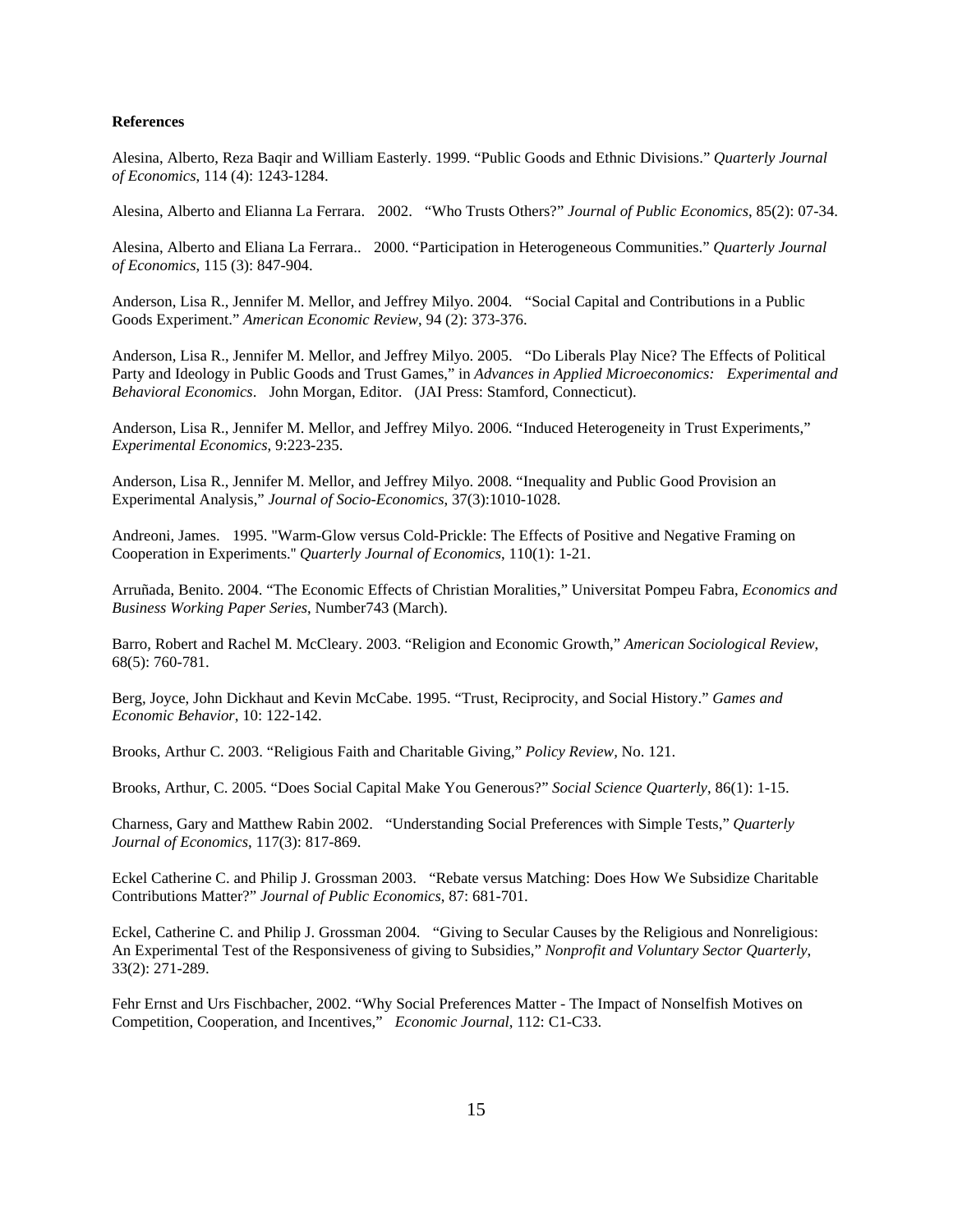Fehr, Ernst, and Urs Fischbacher, Bernhard von Rosenbladt, Jurgen Schupp, and Gert G. Wagner. 2003. "A Nation-Wide Laboratory: Examining Trust and Trustworthiness by Integrating Behavioral Experiments into Representative Surveys." *IZA Discussion Paper No. 715* (February 2003), Bonn, Germany.

Frey, Bruno S. and Stephan Meier. 2003. "Are Political Economists Selfish and Indoctrinated? Evidence from a Natural Experiment," *Economic Inquiry*, 41(3): 448-462.

Frey, Bruno S. and Stephan Meier. 2005. "Selfish and Indoctrinated Economists?" *European Journal of Law and Economics*, 19(2)" 165-171.

Glaeser, Edward L., David I. Laibson, Jose A. Scheinkman, and Christine L. Soutter. 2000. "Measuring Trust.*" Quarterly Journal of Economics,* 115 (3): 811-846.

Goldin, C. And L. Katz. 1999. "Human Capital and Social Capital: The Rise of Secondary Schooling in America, 1910-1940," *Journal of Interdisciplinary History*, 29:683-723.

Greer, Tammy, Mitchell Berman, Valerie Varan, Lori Bobrycki, and Sheree Watson 2005. "We are Religious People; We are Vengeful People," *Journal for the Scientific Study of Religion*, 44(1): 45-57.

Guiso, Luigi, Paolo Sapienza and Luigi Zingales 2003. "People's Opium? Religion and Economic Attitudes," *Journal of Monetary Economics*, 50: 225-282.

Iannaccone, Laurence R. 1998. "Introduction to the Economics of Religion," *Journal of Economic Literature*, 36: pp. 1465-1496.

Inglehart, R. 1999. "Trust, Well-being and Democracy," in *Democracy and Trust*, Ed. By M. Warren. Cambridge University Press (New York, NY).

Johansson-Stenman, Olof, Minhaj Mahmud, and Peter Martinsson. 2005. "Trust and Religion: Experimental Evidence from Bangladesh," manuscript, Göteborg University (Göteborg, Sweden).

La Porte, R., F. Lopez-de-Silane, A. Shleifer, R. W. Vishny. 1997. "Trust in Large Organizations," *American Economic Review*, 87(2): 333-338.

Marwell, Gerald and Ruth Ames. 1979. "Experiments on the Provision of Public Goods I: Resources, Interest, Group Size and the Free-Rider Problem." *American Journal of Sociology*, 84(6): 1335-60.

Mellor, J. and J. Milyo 2005. "State Social Capital and Individual Health Status," *Journal of Health Politics Policy and Law*, 30(6): 1101-1130.

Oosterbeek, Hessel, Randolph Sloop and Gus van de Kuilen. 2004. "Cultural Differences in Ultimatum Game Experiments: Evidence from a Meta-Analysis," *Experimental Economics*, 7:171-188.

Orbel, J., M. Goldman, M. Mulford, and R. Dawes. 1992. "Religion, Context and Constraint Towards Strangers," *Rationality and Society*, 4(3): 291-307.

Putnam, Robert. 1993. *Making Democracy Work: Civic Traditions in Modern Italy*. Princeton University Press (Princeton, NJ).

Putnam, Robert. 2000. *Bowling Alone*. Simon and Schuster (New York, New York).

Ruffle, Bradley J. And Richard H. Sosis. 2007. "Does It Pay to Pray? Evaluating the Economic Return to Religious Ritual," *B.E. Journal of Economic Analysis and Policy: Contributions*, 7(1): Article 18.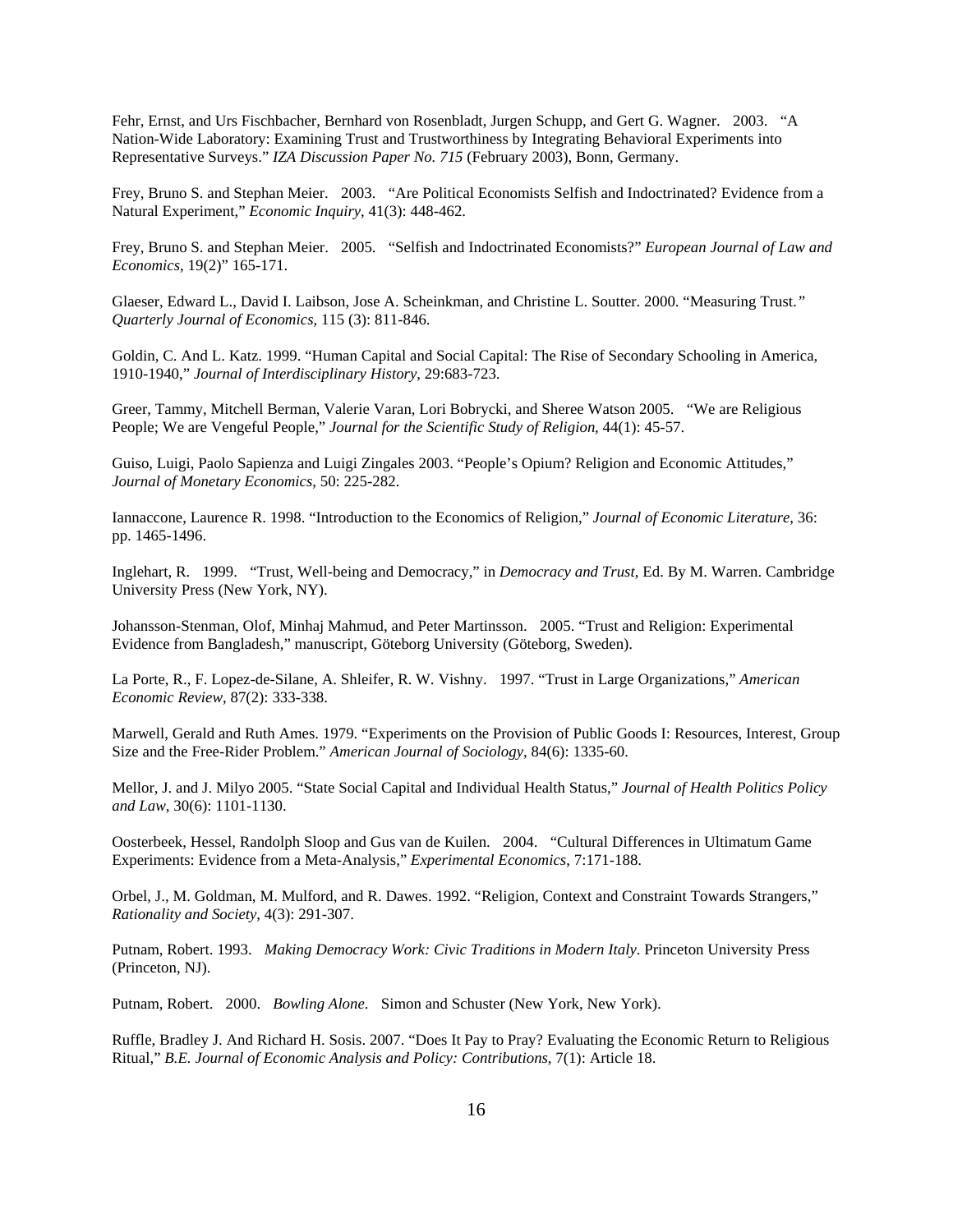Schwadel, Philip 2005. "Individual, Congregational and Denominational Effects on Church Members' Civic Participation," *Journal for the Scientific Study of Religion*, 44(2): 159-171.

Tan, Jonathan H.W. 2006. "Religion and Social Preferences: An Experimental Study." *Economics Letters*, 90: 60-67.

Tan, Jonathan H.W. and Claudia Vogel. (forthcoming). "Religion and Trust: An Experimental Study." *Journal of Economic Psychology*.

Wallis, James. 2005. *God's Politics*. Harper Collins Publishers (San Francisco, CA).

Weber, Max. 1930. The Protestant Ethic and the Spirit of Capitalism. Translated by Talcott Parsons. Charles Scribner's Sons (New York).

Welch, Michael R., David Sikkink, Eric Sartain and Carolyn Bond 2004. "Trust in God and Trust in Man: The Ambivalent Role of Religion in Shaping Dimensions of Social Trust," *Journal for the Scientific Study of Religion*, 43(3): 317-343.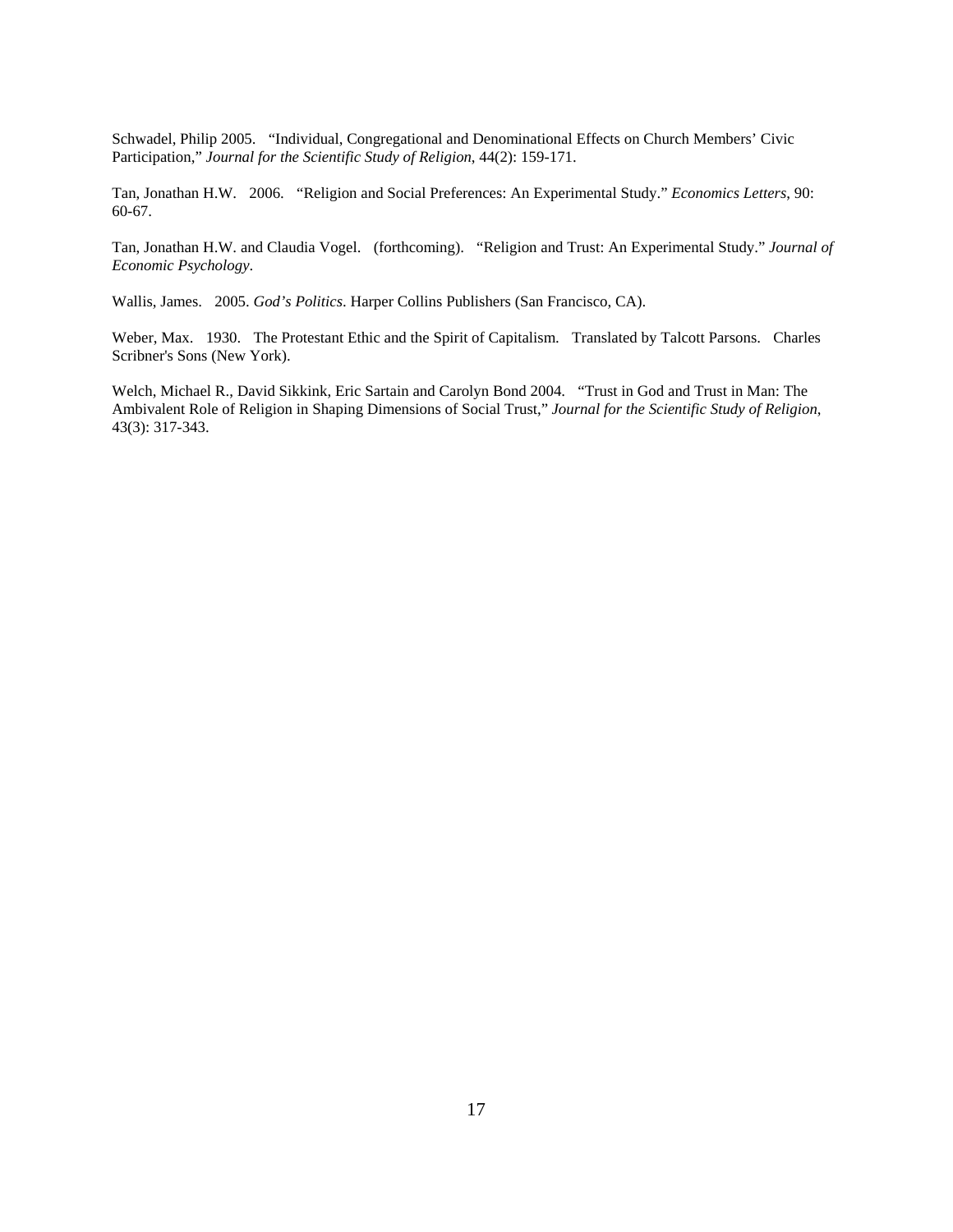| Session   | Experiment   | Block 1<br>$(10$ rounds) | Block 2<br>$(10$ rounds)                      | Block 3<br>$(10$ rounds) | Number of<br>Subjects |
|-----------|--------------|--------------------------|-----------------------------------------------|--------------------------|-----------------------|
| $1 - 2$   | Public Goods | Egalitarian              | Skewed                                        | Symmetric                | 16                    |
| $3-4$     | Public Goods | Skewed                   | Symmetric                                     | Egalitarian              | 16                    |
| $5-6$     | Public Goods | Symmetric                | Egalitarian                                   | Skewed                   | 16                    |
|           |              |                          | Total Subjects in the Public Goods Experiment |                          | 48                    |
| $7-10$    | <b>Trust</b> | Egalitarian              | Skewed                                        | Symmetric                | 32                    |
| $11 - 14$ | <b>Trust</b> | Skewed                   | Symmetric                                     | Egalitarian              | 32                    |
| $15 - 18$ | Trust        | Symmetric                | Egalitarian                                   | Skewed                   | 32                    |
|           |              |                          | Total Subjects in the Trust Experiment        |                          | 96                    |

**Table 1. Experimental Design**

*Notes*: Egalitarian show-up payments =  $(8 \t@ 150)$ Skewed show-up payments =  $(1 \otimes $20, 4 \otimes $7, 3 \otimes $4)$ Symmetric show-up payments =  $(3 \circ 10, 2 \circ 57.50, 3 \circ 5)$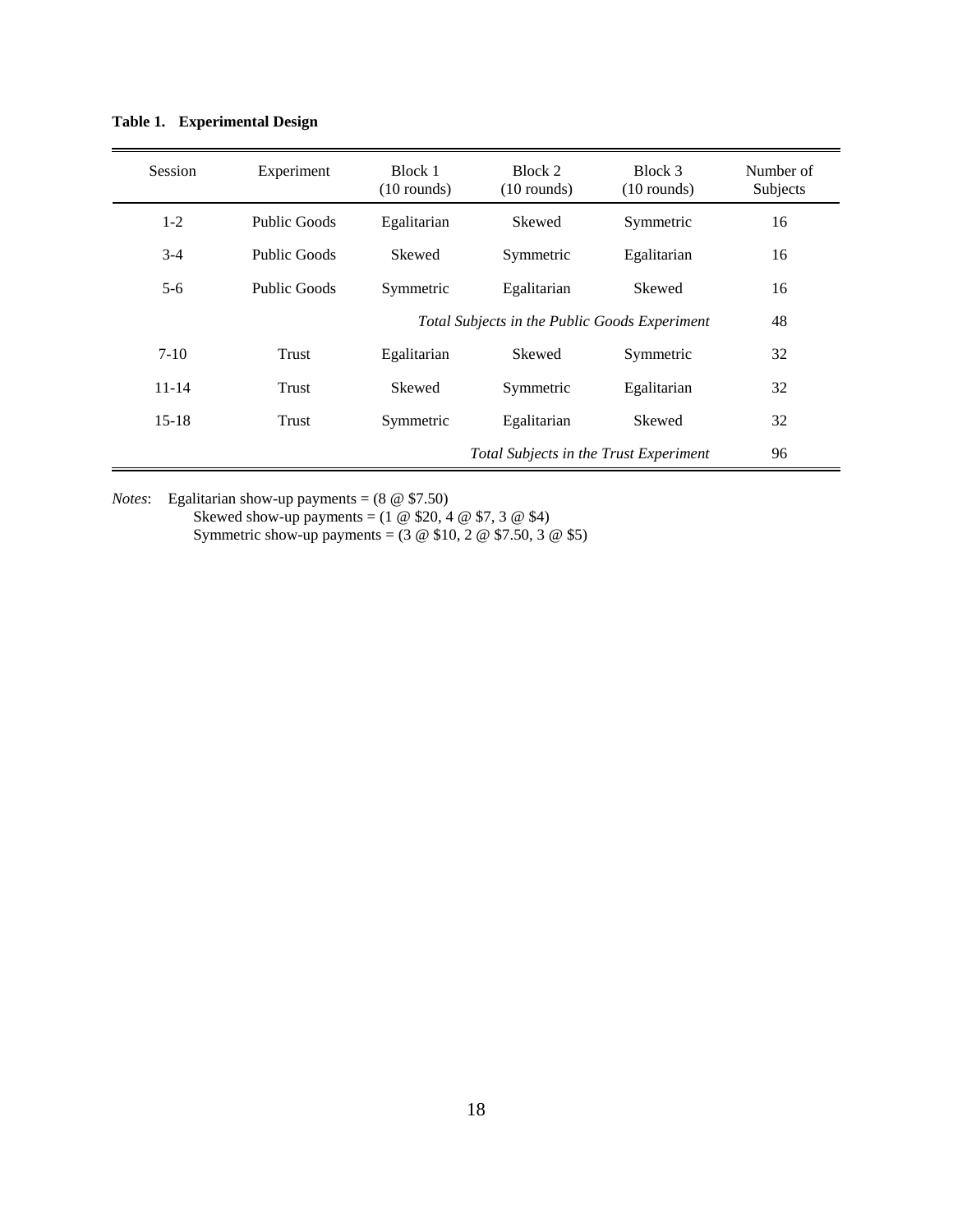|                                                | <b>Public Goods</b><br>Experiment  | <b>Trust Experiment</b>                    |                                                                           |
|------------------------------------------------|------------------------------------|--------------------------------------------|---------------------------------------------------------------------------|
|                                                | Mean Group Account<br>Contribution | Mean Tokens Sent to<br><b>Second Mover</b> | Mean Ratio of Tokens<br>Returned to First<br>Mover to Tokens<br>Available |
| All Subjects                                   | 2.72                               | 4.97                                       | 0.34                                                                      |
|                                                | (1.58)                             | (2.60)                                     | (0.18)                                                                    |
|                                                | $n = 47$                           | $n = 48$                                   | $n=46$                                                                    |
| Any Religious Affiliation                      | 2.74                               | 4.63                                       | 0.34                                                                      |
|                                                | (1.59)                             | (2.53)                                     | (0.19)                                                                    |
|                                                | $n=35$                             | $n=36$                                     | $n=35$                                                                    |
| Catholic                                       | 2.52                               | 4.03                                       | 0.35                                                                      |
|                                                | (1.64)                             | (2.05)                                     | (0.22)                                                                    |
|                                                | $n=13$                             | $n=8$                                      | $n=9$                                                                     |
| Protestant                                     | 3.03                               | 4.67                                       | 0.33                                                                      |
|                                                | (1.69)                             | (2.34)                                     | (0.19)                                                                    |
|                                                | $n=16$                             | $n=20$                                     | $n=13$                                                                    |
| Other                                          | 2.44                               | 5.13                                       | 0.34                                                                      |
|                                                | (1.24)                             | (3.50)                                     | (0.17)                                                                    |
|                                                | $n=6$                              | $n=8$                                      | $n=13$                                                                    |
| Attends services once a<br>month               | 2.01<br>(1.47)<br>$n=13$           | 4.67<br>(2.20)<br>$n=11$                   | 0.35<br>(0.17)<br>$n=5$                                                   |
| Attends services two or three<br>times a month | 3.12<br>(1.00)<br>$n=8$            | 5.18<br>(1.88)<br>$n=13$                   | 0.33<br>(0.16)<br>$n=9$                                                   |
| Attends services four times a<br>month or more | 3.28<br>(1.65)<br>$n=11$           | 3.70<br>(3.30)<br>$n=7$                    | 0.35<br>(0.14)<br>$n=11$                                                  |

# **Table 2. Mean Subject Decisions in Public Goods and Trust Experiments**

*Notes*: Cell entries are the mean values of subject choices taken over 30 decision making periods in each experiment; standard errors are in parentheses. Three subjects did not complete the survey questions on religion and so are excluded from the analysis.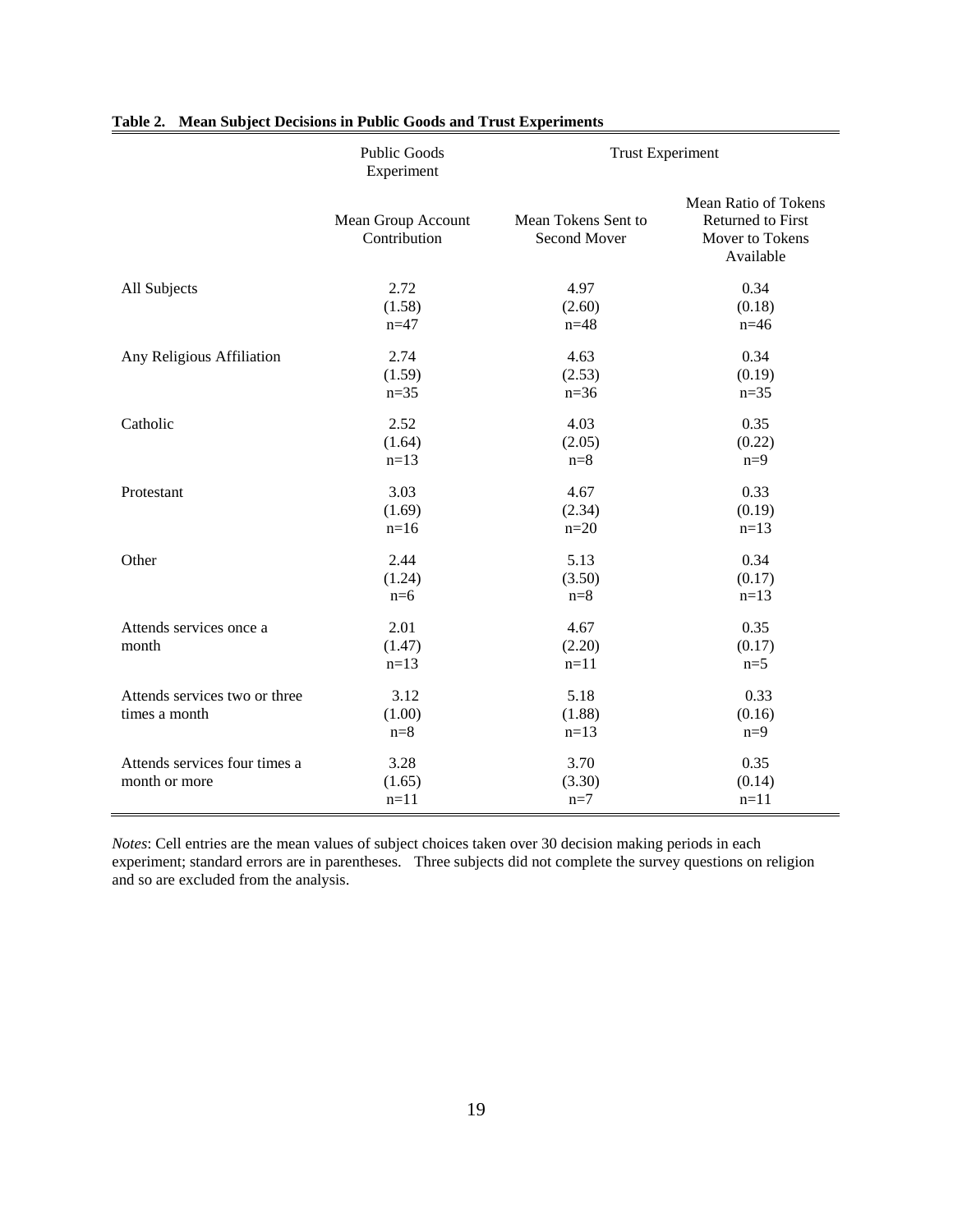|                                                | Model 1         | Model 2            | Model 3            | Model 4            |
|------------------------------------------------|-----------------|--------------------|--------------------|--------------------|
| Any Religious Affiliation                      | 0.214<br>(0.36) |                    | $-0.020$<br>(0.03) |                    |
| Catholic                                       |                 | $-0.058$<br>(0.08) |                    | $-0.420$<br>(0.54) |
| Protestant                                     |                 | 0.428<br>(0.66)    |                    | 0.279<br>(0.33)    |
| Other                                          |                 | $-0.021$<br>(0.03) |                    | $-0.400$<br>(0.54) |
| Attends services once a<br>month               |                 |                    | $-0.775$<br>(1.01) | $-0.847$<br>(1.04) |
| Attends services two or three<br>times a month |                 |                    | 0.393<br>(0.55)    | 0.407<br>(0.56)    |
| Attends services four times a<br>month or more |                 |                    | 0.793<br>(0.98)    | 0.848<br>(1.00)    |

#### **Table 3. Effects of Religiosity on Group Account Contributions**

*Notes*: The dependent variable is the mean contribution by an individual within each ten round block (n=141) ; standard errors are corrected for clustering at the level of the individual. Coefficients from OLS estimation are reported, with absolute values of t-statistics in parentheses. All models include controls for race, gender, the fixed payment to the individual, unequal versus equal fixed payment distribution, and the order of blocks within the session. Statistical significance is indicated by: \*\*\* for the 0.01 level, \*\* for the 0.05 level, and \* for the 0.10 level.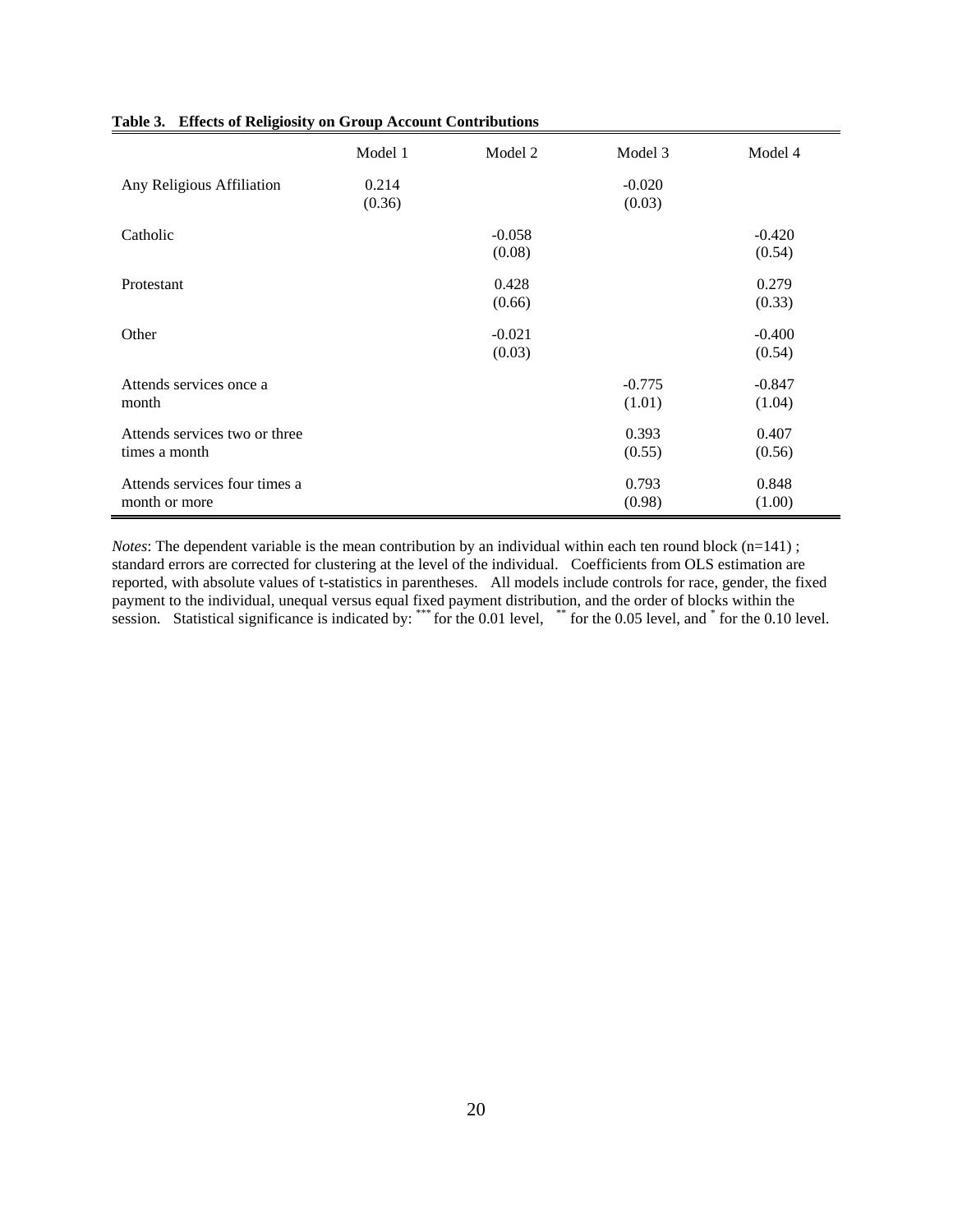|                                                | Model 1            | Model 2            | Model 3            | Model 4            |
|------------------------------------------------|--------------------|--------------------|--------------------|--------------------|
| Any Religious Affiliation                      | $-1.356$<br>(1.47) |                    | $-1.004$<br>(1.04) |                    |
| Catholic                                       |                    | $-1.762$<br>(1.47) |                    | $-1.588$<br>(1.44) |
| Protestant                                     |                    | $-1.414$<br>(1.45) |                    | $-0.993$<br>(0.93) |
| Other                                          |                    | $-0.846$<br>(0.62) |                    | $-0.493$<br>(0.34) |
| Attends services once a<br>month               |                    |                    | $-0.504$<br>(0.53) | $-0.729$<br>(0.72) |
| Attends services two or three<br>times a month |                    |                    | 0.019<br>(0.02)    | 0.074<br>(0.08)    |
| Attends services four times a<br>month or more |                    |                    | $-1.491$<br>(1.08) | $-1.432$<br>(1.01) |

# **Table 4. Effects of Religiosity on Amount Sent in Trust Experiments**

*Notes*: The dependent variable is the mean contribution by an individual within each ten round block (n=144); standard errors are corrected for clustering at the level of the individual. Coefficients from OLS estimation are reported, with absolute values of t-statistics in parentheses. All models include controls for race, gender, the fixed payment to the individual, unequal versus equal fixed payment distribution, and the order of blocks within the session. Statistical significance is indicated by: \*\*\* for the 0.01 level, \*\* for the 0.05 level, and \* for the 0.10 level.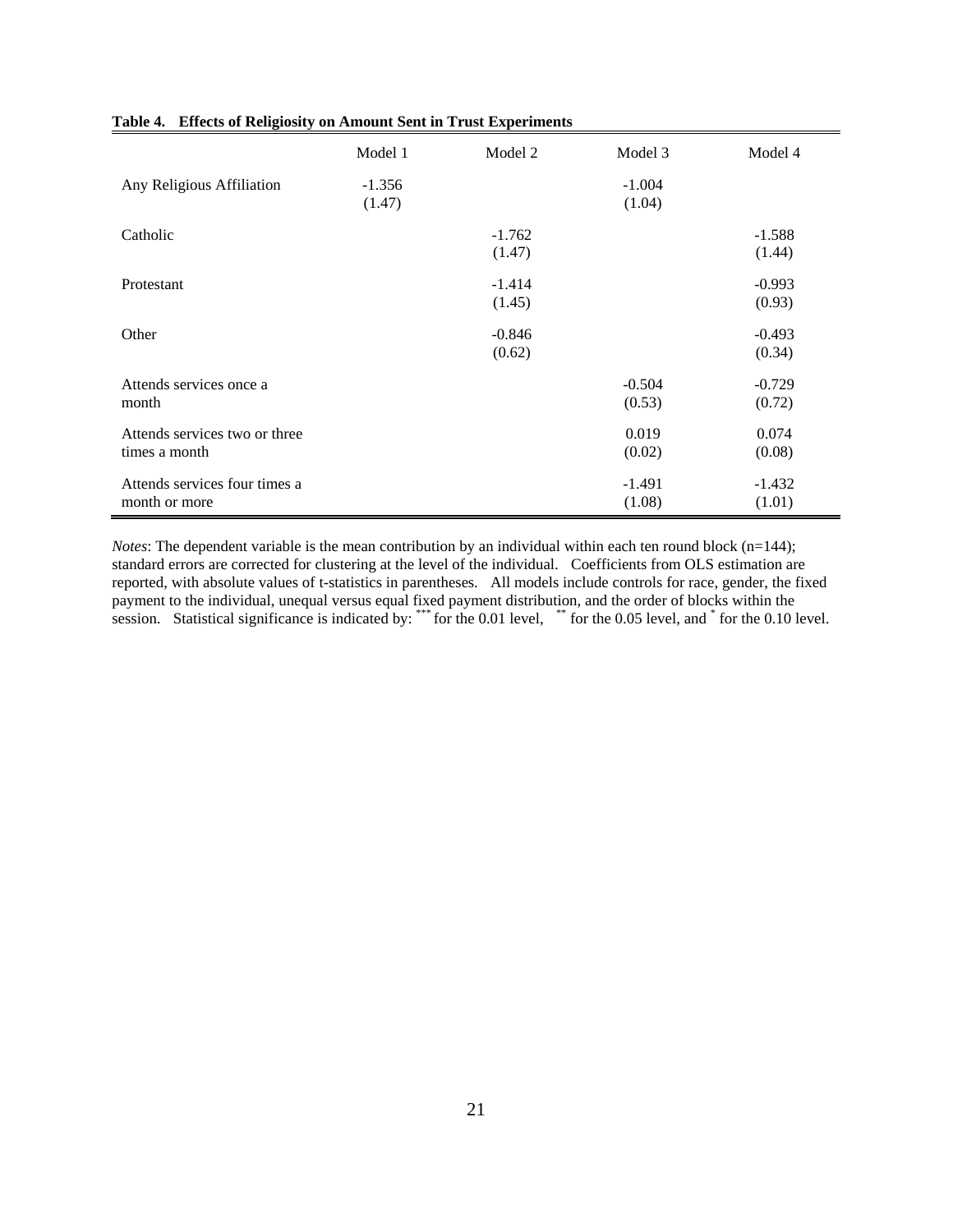|                                                | Model 1            | Model 2            | Model 3            | Model 4            |
|------------------------------------------------|--------------------|--------------------|--------------------|--------------------|
| Any Religious Affiliation                      | $-0.031$<br>(0.53) |                    | $-0.043$<br>(0.66) |                    |
| Catholic                                       |                    | $-0.013$<br>(0.15) |                    | $-0.021$<br>(0.24) |
| Protestant                                     |                    | $-0.021$<br>(0.29) |                    | $-0.032$<br>(0.40) |
| Other                                          |                    | $-0.055$<br>(0.83) |                    | $-0.067$<br>(0.92) |
| Attends services once a<br>month               |                    |                    | $-0.006$<br>(0.08) | $-0.019$<br>(0.22) |
| Attends services two or three<br>times a month |                    |                    | 0.021<br>(0.30)    | 0.019<br>(0.27)    |
| Attends services four times a<br>month or more |                    |                    | 0.054<br>(0.77)    | 0.050<br>(0.70)    |

# **Table 5. Effects of Religiosity on Return Ratio in Trust Experiments**

*Notes*: The dependent variable is the mean contribution by an individual within each ten round block (n=138) ; standard errors are corrected for clustering at the level of the individual. Coefficients from OLS estimation are reported, with absolute values of t-statistics in parentheses. All models include controls for race, gender, amount sent, the fixed payment to the individual, unequal versus equal fixed payment distribution, and the order of blocks within the session. Statistical significance is indicated by: \*\*\* for the 0.01 level, \*\* for the 0.05 level, and \* for the 0.10 level.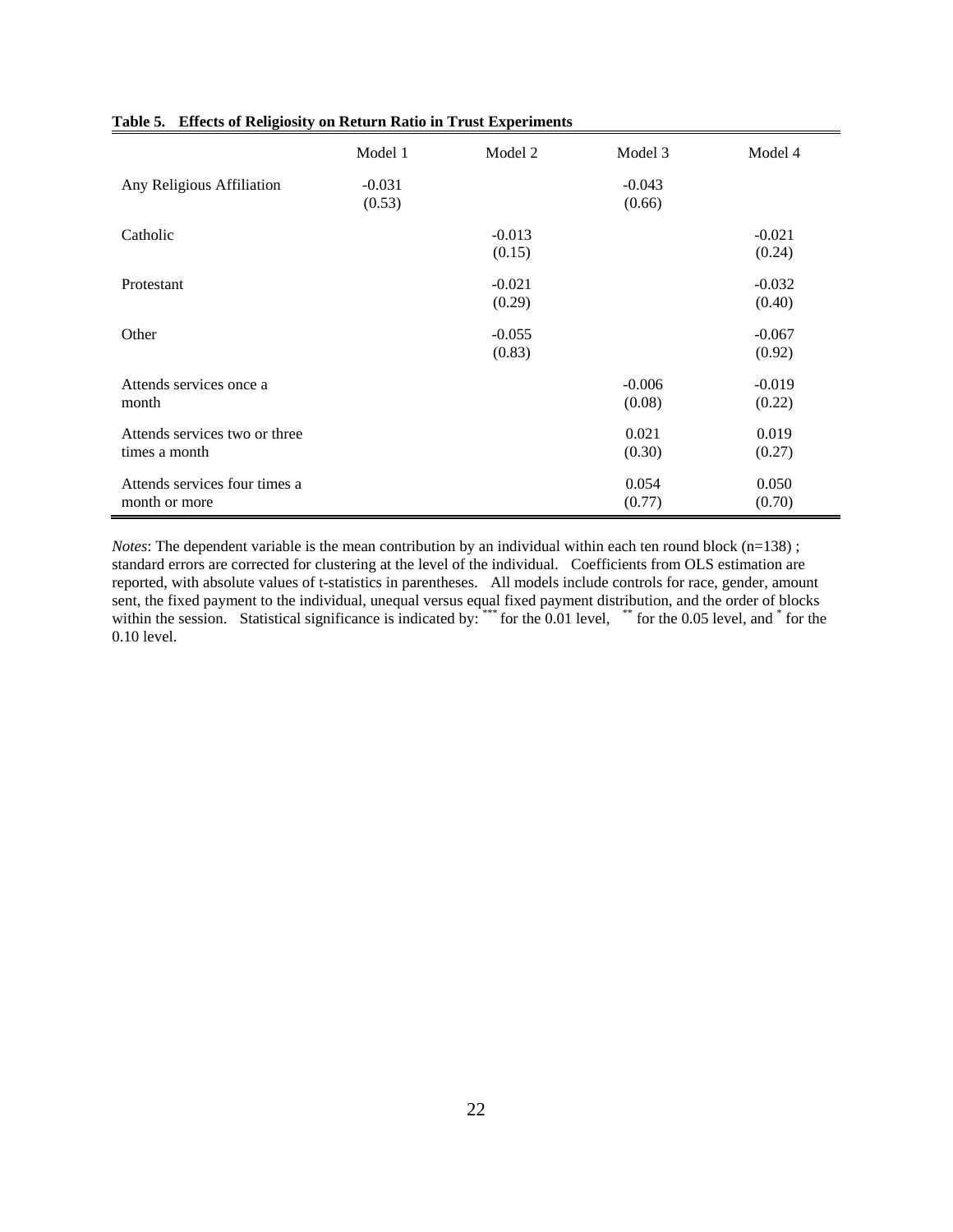|                                                         | Model 1             | Model 2            | Model 3            |
|---------------------------------------------------------|---------------------|--------------------|--------------------|
| Inequality Treatment                                    | $-0.440*$<br>(1.97) | $-0.222$<br>(0.50) | $-0.122$<br>(0.24) |
| Any Religious Affiliation                               | 0.013<br>(0.02)     | 0.208<br>(0.24)    | 0.143<br>(0.18)    |
| Attends services once a month                           | $-0.786$            | $-0.786$           | $-0.385$           |
| Attends services more than once a                       | (1.03)<br>0.599     | (1.03)<br>0.599    | (0.43)<br>0.609    |
| month                                                   | (0.86)              | (0.86)             | (0.83)             |
| Any Religious Affiliation *<br>Inequality               |                     | $-0.293$<br>(0.56) | $-0.195$<br>(0.48) |
| Attends services once a month *<br>Inequality           |                     |                    | $-0.605$<br>(1.11) |
| Attends services more than once a<br>month * Inequality |                     |                    | $-0.012$<br>(0.03) |

### **Table 6. Effects of Inequality and Religiosity on Group Account Contributions**

*Notes*: The dependent variable is the mean contribution by an individual within each ten round block (n=141) ; standard errors are corrected for clustering at the level of the individual. Coefficients from OLS estimation are reported, with absolute values of t-statistics in parentheses. All models include controls for race, gender, the fixed payment to the individual, unequal versus equal fixed payment distribution, and the order of blocks within the session. Statistical significance is indicated by: \*\*\* for the 0.01 level, \*\* for the 0.05 level, and \* for the 0.10 level.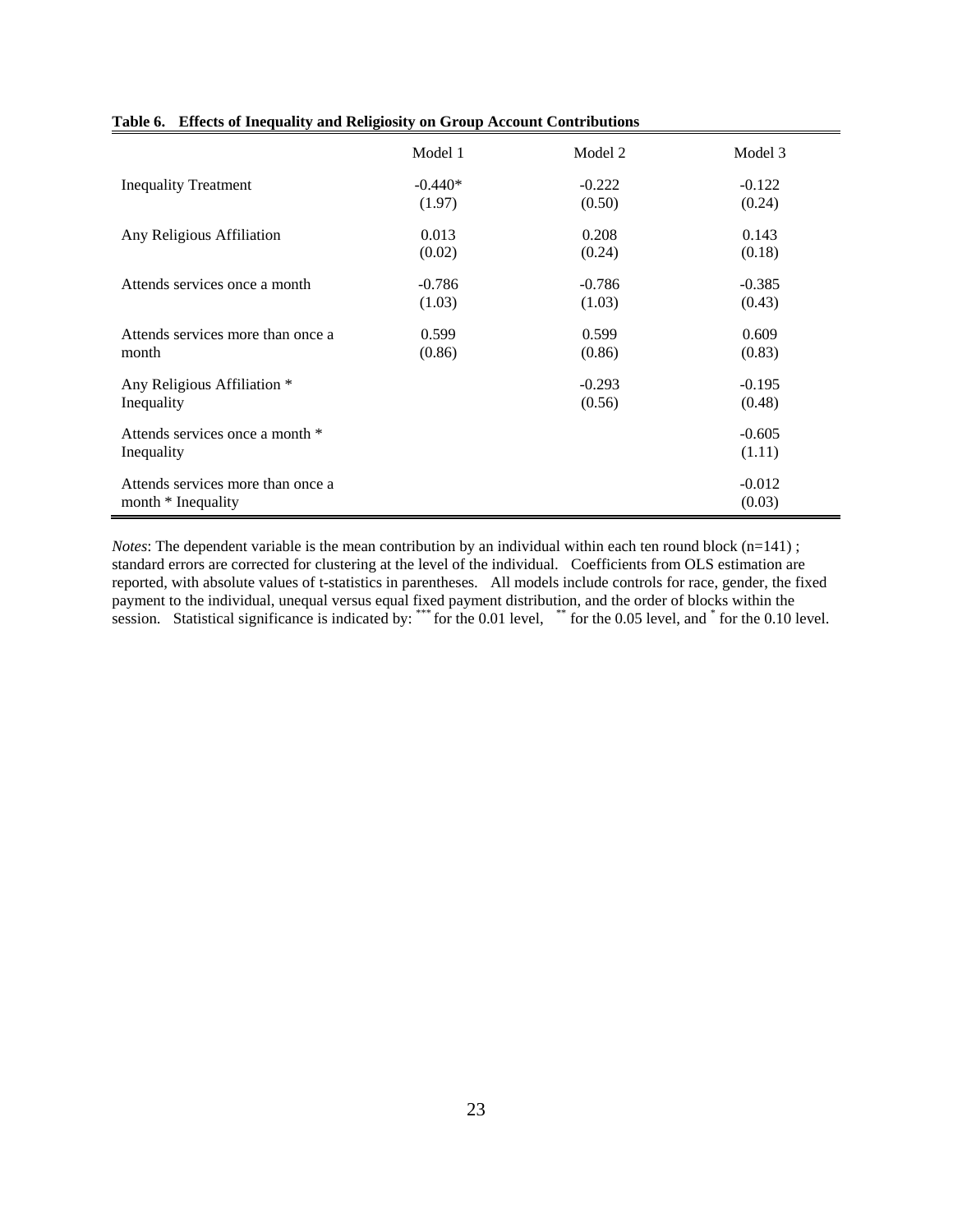|                             | Model 1  | Model 2  | Model 3      |
|-----------------------------|----------|----------|--------------|
| Inequality Treatment        | $-0.370$ | 0.165    | 0.205        |
|                             | (1.24)   | (0.48)   | (0.52)       |
| Any Religious Affiliation   | $-1.110$ | $-0.639$ | $-1.033$     |
|                             | (1.17)   | (0.63)   | (0.99)       |
| Attends services once a     | $-0.474$ | $-0.473$ | $-0.586$     |
| month                       | (0.50)   | (0.49)   | (0.54)       |
| Attends services more than  | $-0.477$ | $-0.476$ | 0.361        |
| once a month                | (0.52)   | (0.52)   | (0.34)       |
| Any Religious Affiliation * |          | $-0.711$ | $-0.119$     |
| Inequality                  |          | (1.31)   | (0.21)       |
| Attends services once a     |          |          | 0.168        |
| month * Inequality          |          |          | (0.26)       |
| Attends services more than  |          |          | $-1.257$     |
| once a month * Inequality   |          |          | $(1.91)^{*}$ |

**Table 7. Effects of Inequality and Religiosity on Amount Sent in Trust Experiments**

*Notes*: The dependent variable is the mean contribution by an individual within each ten round block (n=144) ; standard errors are corrected for clustering at the level of the individual. Coefficients from OLS estimation are reported, with absolute values of t-statistics in parentheses. All models include controls for race, gender, the fixed payment to the individual, unequal versus equal fixed payment distribution, and the order of blocks within the session. Statistical significance is indicated by: \*\*\* for the 0.01 level, \*\* for the 0.05 level, and \* for the 0.10 level.